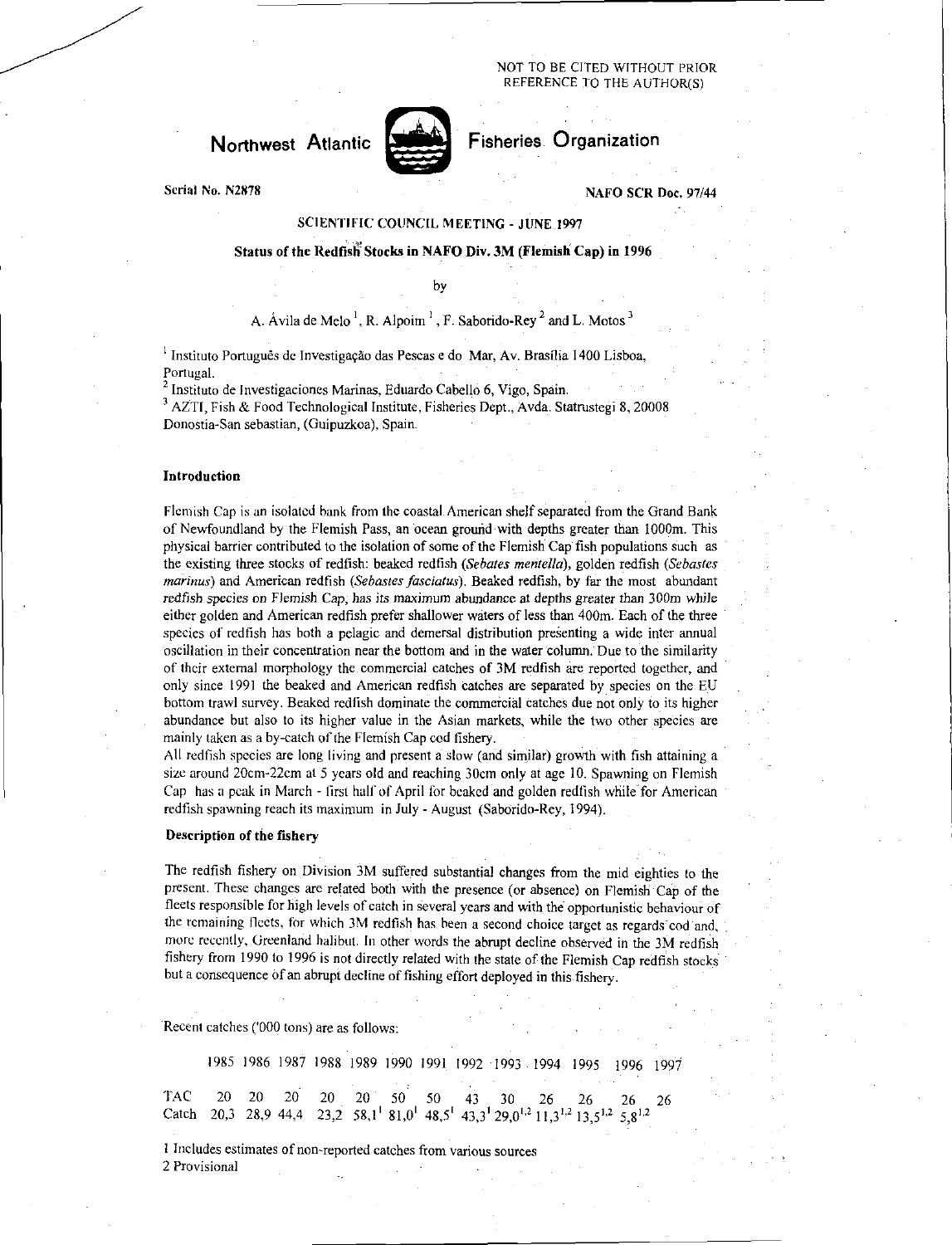From 1985 to 1993 redfish catches increased from 20,000 tons in 1985 to 81,000 tons in 1990, declining since then to 29,000 tons in 1993 (Table 1, Fig. 1). During this period the fishery was conducted primarily by bottom trawlers from Portugal, Cuba and South Korea (which entered the fishery in 1989 and rapidly became a major partner, with a peak of 17,885 tons in that year) and by midwater trawlers from Russia and the Baltic states (these later fleets only showing up in 1992 and 1993). A small proportion of the catch (from 100 'to 600 tons) was also taken annually by Portuguese gillneters, while for the Spanish bottom trawl fleets catches ranged between 100 tons (1993) and 1900 tons (1990), always taken as by-catch of the cod and Greenland halibut fisheries. Also throughout this period Japanese bottom trawling kept a discrete but constant presence in the 3M redfish fishery, with annual catches within 300 and 400 tons between 1985 and 1988, jumping to 2,000 tons in 1990 but declining afterwards to 1,000 tons in 1993 (NAFO, 1995a).

 $-2$ .

In 1994 and 1995 the 3M redfish fishery dropped to a level around 11,000-13,000 tons. Russia and Portugal were the main participants in the fishery, although with an important decline in the Portuguese catches from 1994 (5,630 tons) to 1995 (1,282 tons). As regards Russia, its major role in the fishery was already lost in 1992, when the respective catches fall to 2,937 tons from 24,661 tons caught in the previous year. The Baltic fleets almost vanished from Flemish Cap in 1994 and so did South Korea with no redfish catches recorded in 1994 and 1995. Following this general trend Japanese redfish catches were also depressed to a level around 500 tons. Estimated 3M redfish catches from non-Contracting Parties represented 13% and 26% of the overall catch for 1994 and 1995. Most of these catches, as well as the Portuguese catches, were taken as bycatch of the 3M cod trawl fishery and, at least in 1994, should include a high proportion of golden redfish. This assumption is justified not only by the shallower depth range of the cod fishery on Flemish Cap but also by the anomalous concentration of old fish of that species near the bottom during 1994 (Vazquez, 1995).

In 1996 the 3M redfish catch dropped again to a level around 5,800 tons, the lowest observed so far, despite the increase on both EU redfish biomass and Portuguese catch rates from trawl. The fishery was carried out basically by Korean crewed non-Contracting Party vessels (4,150 tons, from Canadian surveillance reports) indicating that, although with reflaged vessels, South Korea is again interested in the 3M redfish. Japan (678 tons) and Portugal (332 tons) were the major Contracting Parties with redfish catches recorded in 1996. The Japanese bottom trawl effort occurred in February, September and October as a direct redfish fishery (Table 2). As for Portugal trawl direct fishing occurred only in August and September between 300m and 650m, while most of the catches from the other months were taken as by-catch of the 3M Greenland halibut fishery. Based on courtesy inspections, the EU crewed non-Contracting Parties vessels in 1996 recorded a 3M redfish catch of 575 tons, most probably as a by-catch of 3M cod (NAFO, I996a and 1997a). If confirmed, the decline of this segment of the 3M redfish catches from 3,600 tons in 1995 to 575 tons in 1996 should reflect the collapse of the cod fishery in Flemish Cap and a severe reduction on the fishing effort of EU crewed non-Contracting Party vessels during 1966.

#### Commercial fisheries data

#### Sampling data

Most of the commercial sampling data available for the 3M redfish stocks came, since 1989, from the Portuguese fisheries and has been annually included in Portuguese research reports in the NAFO SCS Document series. A brief summary is presented for the 1993-1996 period taking into account that, although most of the samples classified as beaked redfish were from depths greater than 400m, no action was taken to separate *S faseimus* and *S. mentella* in those samples. With the exception of 1995, information on age composition for the 3M redfish catches has been obtained using the *Smentella* and *S marinus* age length keys from the annual EU survey. In 1995 information on age composition for the 3M redfish catches was derived from the *S. mentella*  age/length keys prepared at IPIMAR from the sampled commercial catches. All redfish otholits were read using the same criteria regardless coming from surveys or commercial catches. This criteria has been revised recently (Saborido-Rey, 1995) and all age information is presented accordingly. Mean weights at age were derived from the Power and Atkinson length-weight relationship (1990). Mean lengths and weights at age are a mean of the mean lengths and weights at age by sex, weighted by the abundance in the sampled catches of males and females at each age and year.

## Beaked redfish *(Se bastes mentella)*

During the period 1993-1996 sampling of trawl catches is available only for 1995 and 1996 while the gillnet catches were sampled from 1993 to 1995.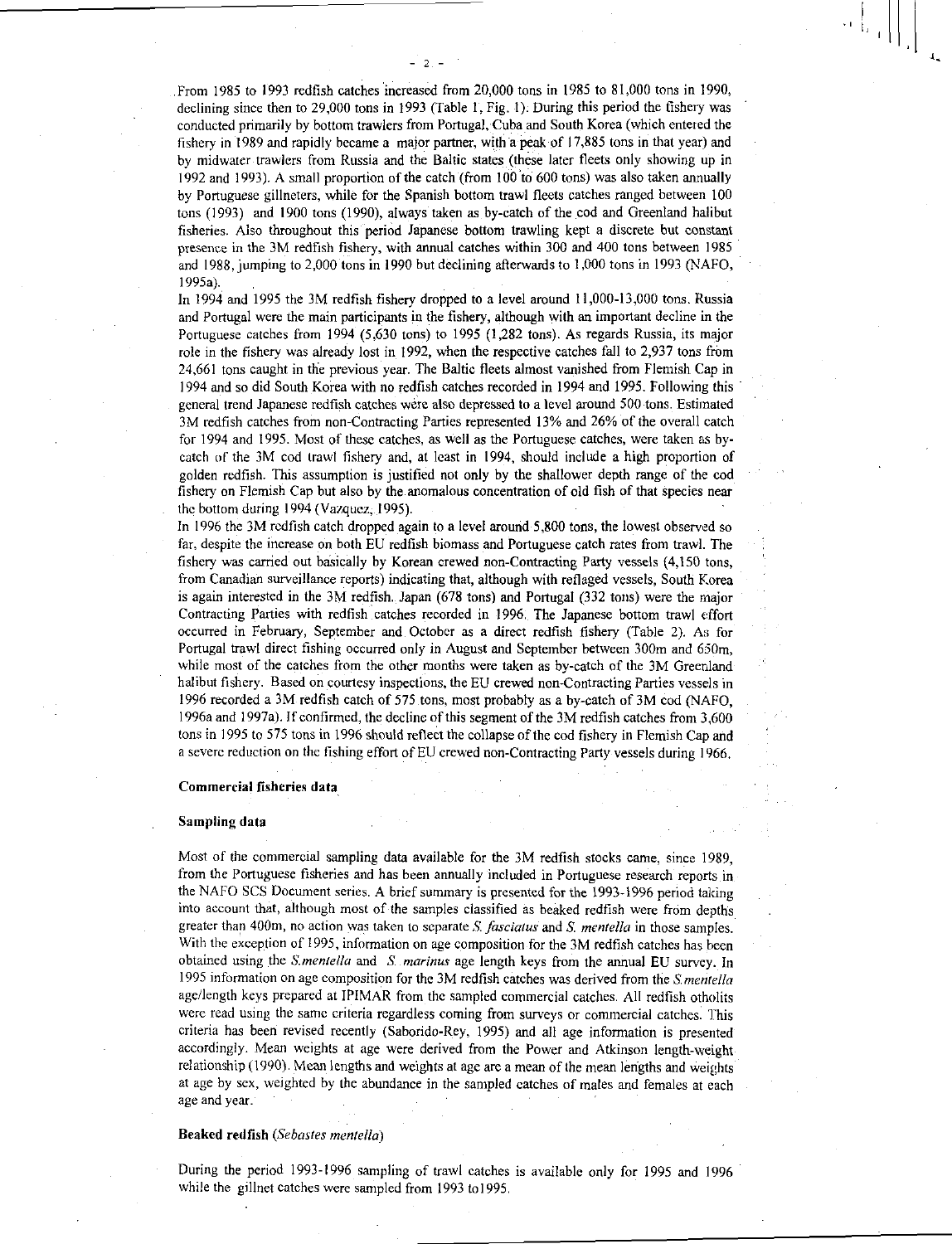• Length data from trawl show that in 1995 the bulk of the catch was between 25cm - 4Icm with a mode around 29cm - 30cm. In 1996 the lower and upper limit of the length spectrum moved backwards to 20 cm and 34cm, while the modal lengths also move back to 22cm -24cm (Table 3a and b). Following this shift, mean length and mean weight in the trawl catch declined from 1995 to 1996. The respective age structure of the 1995 trawl catches is mainly built up of ages to 16. Although no clear mode is evident in 1995, the most abundant cohorts present in the beaked redfish bottom trawl catch were from the mid eighties (1983-1987). As for 1996 younger fish dominated the catch (ages 5 to 10) and a clear mode from both 1990 and 1991 year classes is observed.

In 1993 most of the gillnet catch fell in lengths between 30cm and 44cm corresponding to ages 8 and older. Beaked redfish 19 years and older represented 30% of the catch (Table 4a and b). During 1994 beaked redfish with a range of lengths and ages similar to 1993 dominated the gillnet catches. However a shrinkage is observed on both limits of the length spectrum, with smaller and larger lengths not present (or.poorly represented) in this year catch, despite almost 50% of the catch being allocated in the age.plus group. This isolated increase in the presence of old beaked redfish in the gillnet catch indicates an increase in the concentration of this redfish species near the bottom in 1994, which was detected that year by the EU survey also for golden redfish. In 1995 smaller fish, between 28cm and 32cm, increased again its presence in the lower limit of the length spectrum, but lengths greater.than 45cm continued to be almost absent. Ages 19 years and older returned to the 1993 level representing 26% of the gillnet catch.

As a general comment it is noted that the 1991 and 1990 cohorts were by far the most abundant year classes presented in the trawl catches for the whole 1995-1996 period while in the gillnet catches no strong year class show up during the 1993-1995 period. Also in the gillnet catches a permanent fluctuation in the availability. of the same cohorts *was* observed between years, inducing to an apparent negative mortality. This fact, not unusual in all 3M redfish stocks, is interpreted as a result of the fluctuation on the proportions of the pelagic, and demersal component of redfish in the water column, and consequent changes in redfish availability to the bottom gears. '

### Golden redfish (Sebastes marinus)

This species has been sampled on the gillnet fishery as a target species in 1993 and as a by-catch of the cod trawl fishery. in 1994.

Lengths between '28cm and 34cm were the most abundant in the 1994 golden redfish Trawl catches. Age composition is Spread for a large range of age groups, being ages 12 and 14 the better represented in the catch (Table 5a and b).

The majority of the 1993 golden redfish gillnet catches were within 29cm and 44cm. Age composition has two isolated peaks at ages 12 and 15, while old fish (17 plus) represented 22% of the catch (Table 6a and b).

Although from a casual and narrow sampling, these data seem indicate that for this couple of years the catches of golden redfish were supported by the cohorts from the late seventies to early eighties (1978-1882).

Information on length composition of the 1996 trawl catches came from a small sample and suggests a dominance of fish within 21cm-23cm (Table 5a). The correspondent 1996 age composition show the 1991 year-class as dominant at age 5 followed by the 1990 year-class at age 6 (Table 5b). The 1996 age composition should be taken with care due to the scarcity of the sample, but is anyway consistent with the 1994-1996 EU survey 'results as regards the overall strength of these year classes regardless the 3M redfish stock considered.

#### CPUE data

From the previous 3M redfish assessments it was concluded that a standardised cpue series based on STATLANT 21B data was useless as an indicator of the state of the 3M redfish stocks, due to high unsteadiness of the fleets aiming for redfish in Northwest Atlantic. Due to this fact it is difficult for most years to confirm if the majority of the 3M redfish catches were actually taken by direct redfish fisheries. Furthermore both the schooling behaviour and mobility of redfish species through the water column would prevent in principle the use of any cpue series as an indicator of interannual changes in these stocks. For redfish, a cpue series would be more appropriate to detect a general trend of the stocks for a time period of several years. Taking notice of those constraints a standardised cpue series of the Portuguese trawl fleet is presented, built with data taken only from monitored vessels and only from fishing days directed to 3M redfish.

Observed catch and effort data from 2-3 Portuguese trawlers, fishing for cod and redfish in *Flemish Cap have been reviewed on a daily basis each year since 1988. A quantitative criteria is*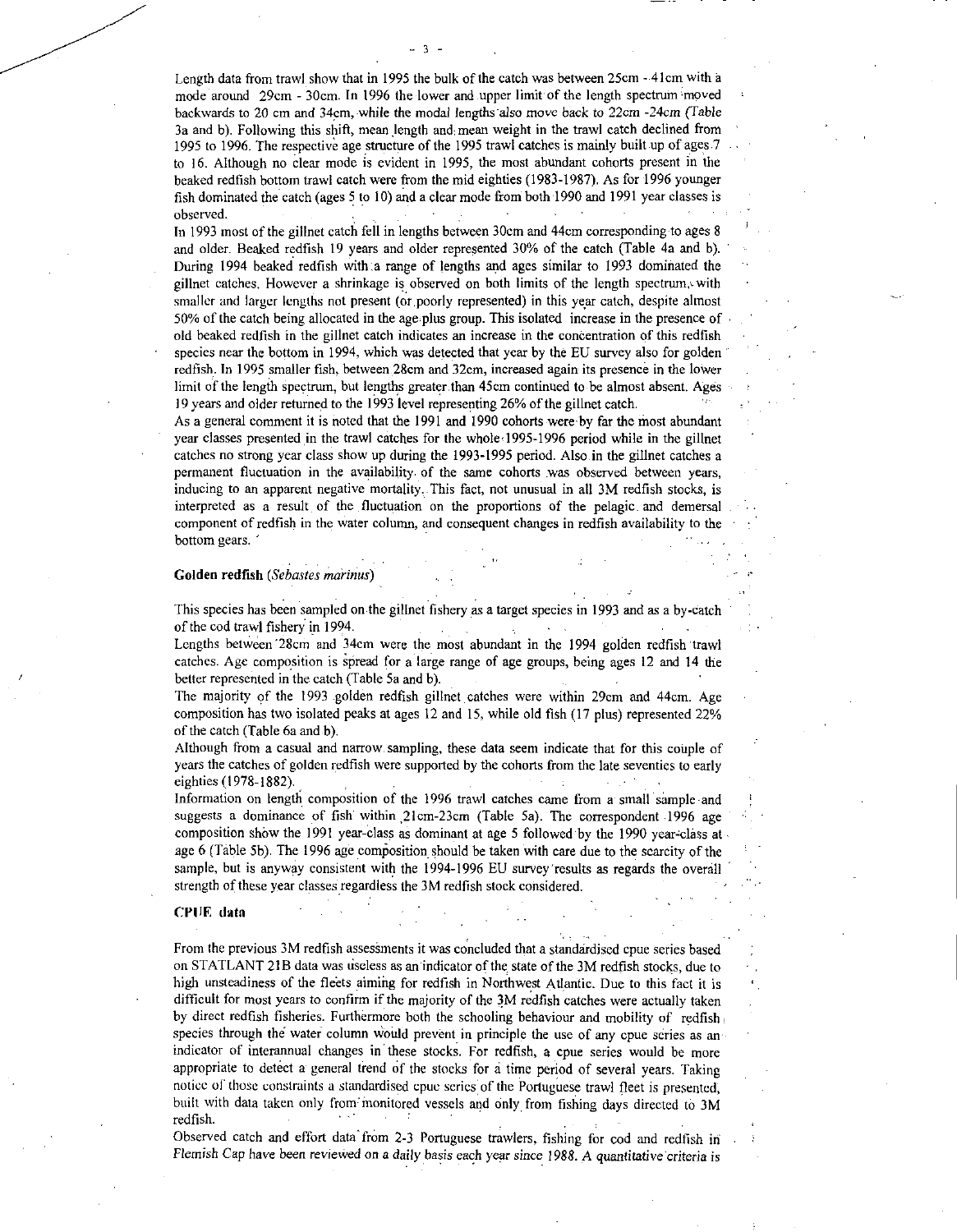used to determine the target species for each fishing day, being the species or the couple of ' species (if their amounts where similar) with the highest proportion in the daily catch. With the exception of one side trawler cut down in 1992, all other monitored vessels were OTB2 stern trawlers from the early seventies with quite similar fishing efficiency. For each of these trawlers direct effort to 3M redfish and associated catch, were estimated on a monthly basis. The catch rates available for each month/year/vessel were then averaged using the number of fishing days as a weighting factor. In' this analysis any observation corresponding to a month and a trawler. with less than 10 hours of directed effort on redfish was rejected. The observed monthly cpue's so obtained for the 1988 - 1995 period were then standardised by an additive model already fully' described in a previous paper (Avila de Melo and Alpoim, 1995) in order to built annual series of observed 3M redffsh cpue's corrected for the month of each observation (Table 7a). The trend of this cpue series is then compared with the biomass trend given by the EU survey (Fig. 2a).

Redtish trawl catch rates on Division 3M gradually declined from 1989 (0.663 ton/h) to 1991,  $(0.562 \cdot \text{ton/h})$ , most probably as an immediate consequence of the unusually high catches observed in 1989 - 1990, and oscillated with no apparent trend from 1992 to 1996 (Table 7a and Fig. 2a). Those recent and wide oscillations of this index can only be attributed to large shifts in the distribution of the Flemish Cap redfish populations within the water column over the last years, with direct impact on the availability of the fish to the bottom gears, either from survey or from commercial trawlers. Variability of the standardised catch rates for the most recent years is higher than during the former period, 1988 - 1990. This is a direct consequence of the decreasing importance of this fishery for the Portuguese trawl fleet, reflected on less monthly observations each year. However, the trends in both Portuguese cpue and EU survey biomass series (for the three species as a whole) generally agree 'namely over this more recent period (Fig. 2a). The survey biomass is an index taken in July each year while the cpue is an index reflecting most of the times the yield in the bottom trawl redfish- fishery throughout the year. The good match between them is suggesting that the fluctuation observed in the concentration of redfish near the bottom is not an "instant" phenomena changing unpredictably but something that would remain perhaps all the year round.

Although only based in two months of direct fishing (August and September), the 1996 cpue increased again, almost doubling the 1995 value. This cpue increase, together with a 1996 catch dominated by 5 and 6 years old beaked redfish (2 and 3 years old in 1993 at the beginning of the 3M shrimp fishery), indicates that the year classes of *S,mentella* from the early nineties had passed through the boom of the shrimp fishery and are recruiting now to the exploitable stock. A multiplicative model (Vazquez, 1981) was finally applied to the observed catch rate series but this time using all records available, including those corresponding to less than 10 hours of direct fishing. Results are presented in Table 7b and compared with the cpue's given by the additive / model in Fig. 2b. Both series are identical when presented as values relative to 1990 (the year with the highest number of observations available).

#### Research survey data •

There are two survey series providing biomass indices as well as length and age structure of the Flemish Cap redfish stocks, one from Russia and the other from Spain and Portugal (EU). The Russian survey has been conducted annually in April-May as a bottom trawl survey down to the. 731 m depth contour from 1983 to 1995, with an 'interruption in 1994. In 1996 the Russian . bottom trawl survey has covered for the first time the strata within 731-914 m range. In 1992 four strata on the east-west southern limits of Flemish Cap were not swept., Also since 1992 the number of valid tows dropped from 100-130 (1987-1991) to 53-76 (1992-1996) and at least in 1996 the number of sets in most of the strata was' kept constant (3 tows per strata). Survey vessels changed annually since 1991 (Igashov and Vaskov, 1997).

The Russian bottom trawl survey series has been complemented with an acoustic estimate of the pelagic component of the redfish stocks between 1988 and 1993. The biomass estimates till 1993 , were for the 3 species combined whereas in 1995 and 1996 separate estimates are available for golden redfish and for American and beaked redfish together.

The EU survey has been conducted annually in June-July since 1988 as a bottom trawl survey, down to the 731 m depth contour. Swept area didn't change (Doubleday, 1981), valid tows were kept around 120 each year and the number of tows in each strata are proportional to the respective , swept area. Different survey vessels were used only in 1989 and 1990. During the 1988 and 1989 surveys only golden redfish has been separated from the rest of the redfish catches. Next, since 1990, juvenile redfish (less than 15 cm) has also been separated as an independent category, and. 1991 forward all the 3 species and juveniles were separated in each haul catch prior to sampling procedures. Biomass indices from both survey series are presented in Table 8 and Fig. 3.

Bottom trawl biomass indiees from both surveys present a large interannual variability, too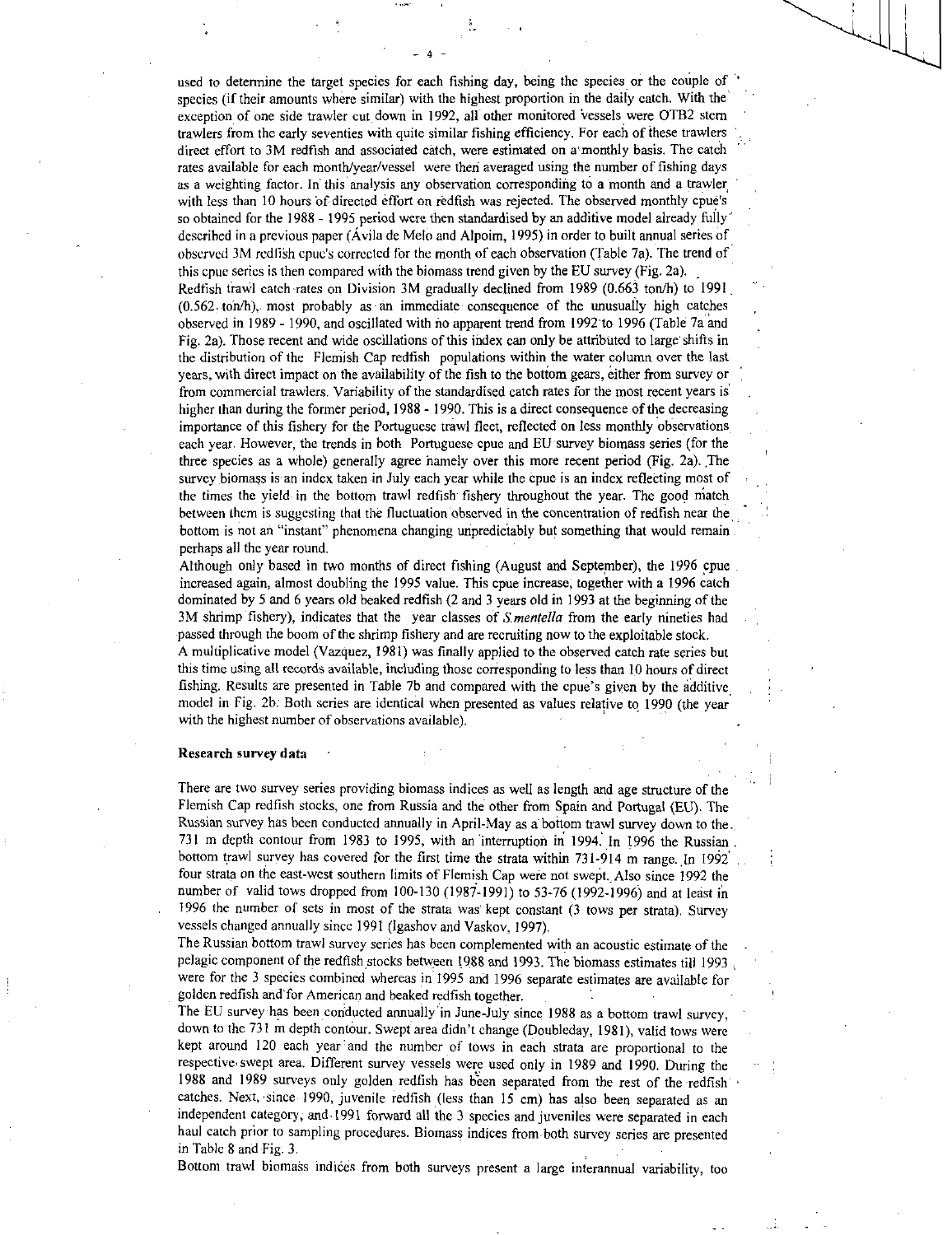drastic to be only explained by changes in 'stock abundance from one year to the next. These fluctuations are caused not only by vertical migrations of redfish, basically species with a pelagic, behaviour, but also by geographical migrations within the division as pointed out by the beaked redfish catches annually taken from the 3M "Sackville Spur" and "Beothuck Knoll" slopes. As cpue's, *biomass indices should be interpreted* with caution when comparing results between consecutive years, but are a useful tool to assess trends in stock abundance.

- 5 -

Discussion of survey results is restricted to the time interval common to both series, 1988-1996. Nevertheless it should be noted that each survey Series presents a different picture of the recent evolution of the trawlable biornass and'abundance of the 3M redfish stocks, namely as regards the beaked redfish stock. The Russian bottom trawl series has an associated interannual variability *higher* than EU survey series, sometimes with biomass changes between consecutive years too dramatic to be explained by changes either in redfish distribution or in redfish stock abundance. Differences are also recorded on several years on the strata (and depths) with a higher proportion of redfish biomass estimated by each of the surveys, wich is difficult to explain taking into account the relatively short time lag between them.

A bottom trawl survey was also conducted by Canada on Flemish Cap during autumn 1996, the first one since 1985 (Brodie *et al.*, 1997) The survey used a stratification scheme down to 1462 m (Bishop, 1994) and was carried out by 2 vessels using the same fishing gear, one covering the strata till 731 m and the other covering the deeper strata, but just on the western and northern slopes of the bank. Sets were allotated proportionally to the stratum area except on the strata, deeper than 731 m, were 2 sets were made on each of the covered stratum regardless their swept area.

### Russian survey

The total redfish biomass from the Russian survey series declined from a level of 379,000 tons in 1988 to 107,700 tons in 1991, increasing to 147,000 tons in 1993. During the same period trawlable redfish biomass varied between 83,300 tons (1989) and 17,700 tons (1990), representing a proportion of the total biomass between 7% (1990) and 47% (1993). In 1995 and 1996 the combined redfish trawlable biomass was estimated to be 21,600 tons and 15,900 tons respectively (Vaskov, 1997). These figures are at the low level of trawlable biomass already observed in 1990 and 1992 in the Russian trawl survey series.

#### Beaked and American redfish

The beaked and American redfish trawlable biomass estimated by this series also oscilated from 1988 till 1993, declining to the lower limit of this former period in 1995 and 1996. Length structure of these 2 stocks combined was dominated by 19cm to 21cm redfish in 1995 (Vaskov • and Karsakov, 1996) and by 20cm to 23cm redfish in 1996 (Vaskov,1997). Although a discrepancy of one year is observed between the Russian and EU age readings, the dominance of those length groups in 1995 and 1996 correspond to the same,consecutive strong year classes also detected in the EU survey. In 1996 the beaked plus American redfish biomass was concentrated in strata 19 (52%, considering only the strata till 731 m depth contour), between 548 m and 731 m.

#### Golden redfish

*As for golden redfish its biomass declined from* 1988 *(14,400 tons),fill in* 1993 (100 *Ions),*  oscillating since then between the 1993 minimum and a maximum of 5,900 tons recorded in 1996 (Igashov and Vaskov, 1997). In 1996 the bulk of the survey catch was composed of redfish with lengths within 21cm and 29cm, with 33cm-37cm length groups also well represented. Most of the 1996 golden redfish biomass given by the 1996 Russian survey came from strata 5 (92%), at depths between 183 m and 256 m.

### EU survey

The trawlable redfish biomass from the EU survey series for the 3 species combined declined, continuously from 158,000 tons (1988) to 64,000 tons (1991). Although no biomass by species was available at the time (except for golden redfish), most probably this decline reflects the impact on the beaked redfish biomass of the unusually high level of the 1989-1991 redfish catches taken on the 3M direct redfish fishery. Also the redfish catches taken during this period as by-catch of the cod fishery should. have reached a maximum, taken into account the peak of the 3M cod catches in 1989-1990.,

From 1991 to 1996 the redfish trawlable biomass oscillated with no apparent trend between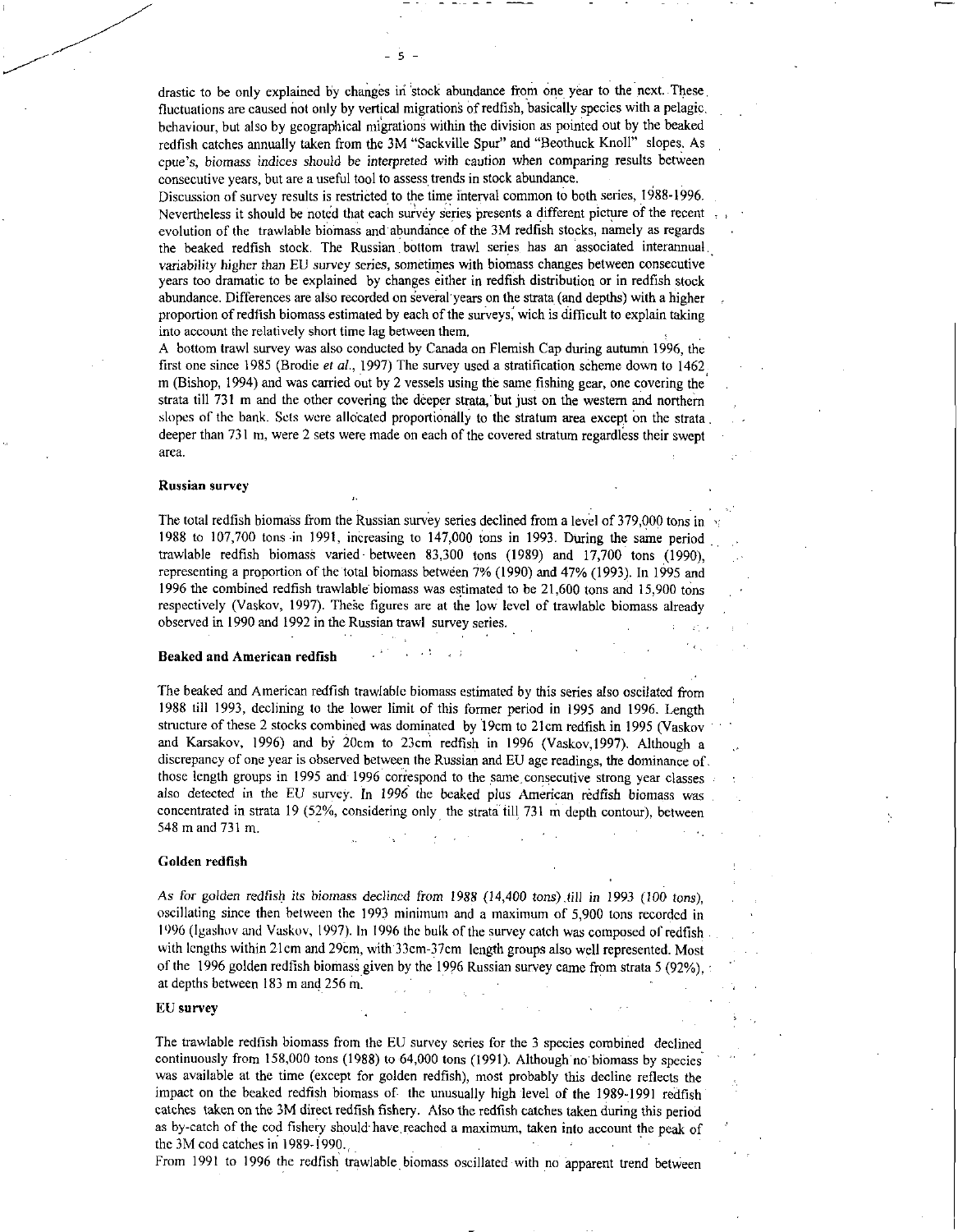64,000 tons (1991) and 126,000 tons (1994), being in 1996 at 100,500 tons. However a further look to the abundance at age (Table 9) and biomass by species (Table 8, Fig. 4) shows that the most recent history of each of the 3M redfish stocks is not quite the same.

6

### Beaked redfish

The most abundant redfish stock in Flemish Cap, despite the magnitude of the redfish direct fishery till 1993 and higher mean total mortality rates, estimated from the abundance at age (Table 9). The majority of the redfish from the 1990 to 1992 cohorts were beaked redfish and their growth and "recruitment" to the stock each year allowed a continuous increase of the trawlable biomass from 1993 (25,000 tons) till 1996 (78,000 tons). The 1991 cohort was the most abundant in this stock in 1996, followed by ones from 1992 and 1990.

The 1996 EU survey found beaked redfish concentrated in strata 9, 10 and 14 (73% of its biomass) at depths between 256 m and 548 m (Table 11 and Fig. 5).

#### American redfish

So far the most stable stock for the 1991-1995 period (at least near the bottom), with a trawlable biomass around 5,000 tons. However in 1996 the biomass increased drastically to 11,000 tons, probably due to an unusually high concentration of ages 4, 5 and 6 near the bottom, in strata 8, 9 and 10 (Table 11 and Fig. 5).

#### Golden redfish

The high level of redfish by-catch in the cod fishery during 1989 and 1990 should have contributed to the drop of the former biomass level of golden redfish, between 15,000 tons and 23,000 tons (1988-1990), to 4,009 tons (1991-1993). In 1994 an anomalous concentration near the bottom, in strata 6 and 7 (Comus, 1996), of golden redfish from ages 7 to 15 pushed up the respective biomass to an isolated peak of 33,000 tons. In 1995 and 1996 the golden redfish biomass stabilised around 10,000 tons, an intermediate level between biomass levels observed in 1988-1990 and 1991-1993, with the 1990 and 1991 cohorts dominating the age structure of this stock.

Most of the 1996 golden redfish biomass (80%) was evenly spread by all the strata (7 to 11) comprised between the 258 m and 366 m depth contours (Table 11 and Fig. 5).

#### Juvenile redfish

Juvenile redfish biomass start growing in 1992, when juvenile biomass increased from 4,000 tons to 23,000 tons just in one year. The juvenile biomass continued to increase up to 49,000 in 1994 as a consequence of good consecutive year classes (1990, 1991 and 1992), individual growth and a progressive concentration near the bottom of those cohorts (reflected on a progressive recruitment to the trawl gear). In 1995 and 1996 EU surveys the strong cohorts from the early nineties have already grown to lengths greater. than 15cm and were assigned to each redfish stock. Meanwhile the year classes after 1992 are weaker than their predecessors. The result has been a juvenile biomass at an almost residual level during 1995 and 1996.

#### Canadian survey

For the moment only combined trawlable biomass 'for beaked and American redfish is available for the 1996 Canadian survey. Consedering only the strata till 731 m depth contour there was reasonably good agreement between the biomass estimates from the Canadian survey (113,000 tons) and the EU survey (89,000 tons) (Brodie *et al.,* 1997). There was also a reasonably good match between the strata where most of the combined redfish biomass was found on each survey: strata 10, 1 I and 14 accounted with 64% of the Canadian biomass estimate, while strata 9,10 and 14 accounted with 68% of the EU biomass estimate. All of these strata where within 256 m-548 m depth range.

#### Redfish by-catch in the shrimp fishery

Redfish has been the most important component in the by-catch of the 3M shrimp fishery, representing in terms of weight 28.4% (1993), 19.0 % (1994) and 1.1% (1995) of the total annual catch of this new fishery. In terms of catch in number the estimates were of 138 million , 89 millions and 4.8 million fish respectively (Kulka and Power, 1996). The rapid decline of the redfish by-catch in numbers from 1993 to 1995 seems to be related with two subsequent events: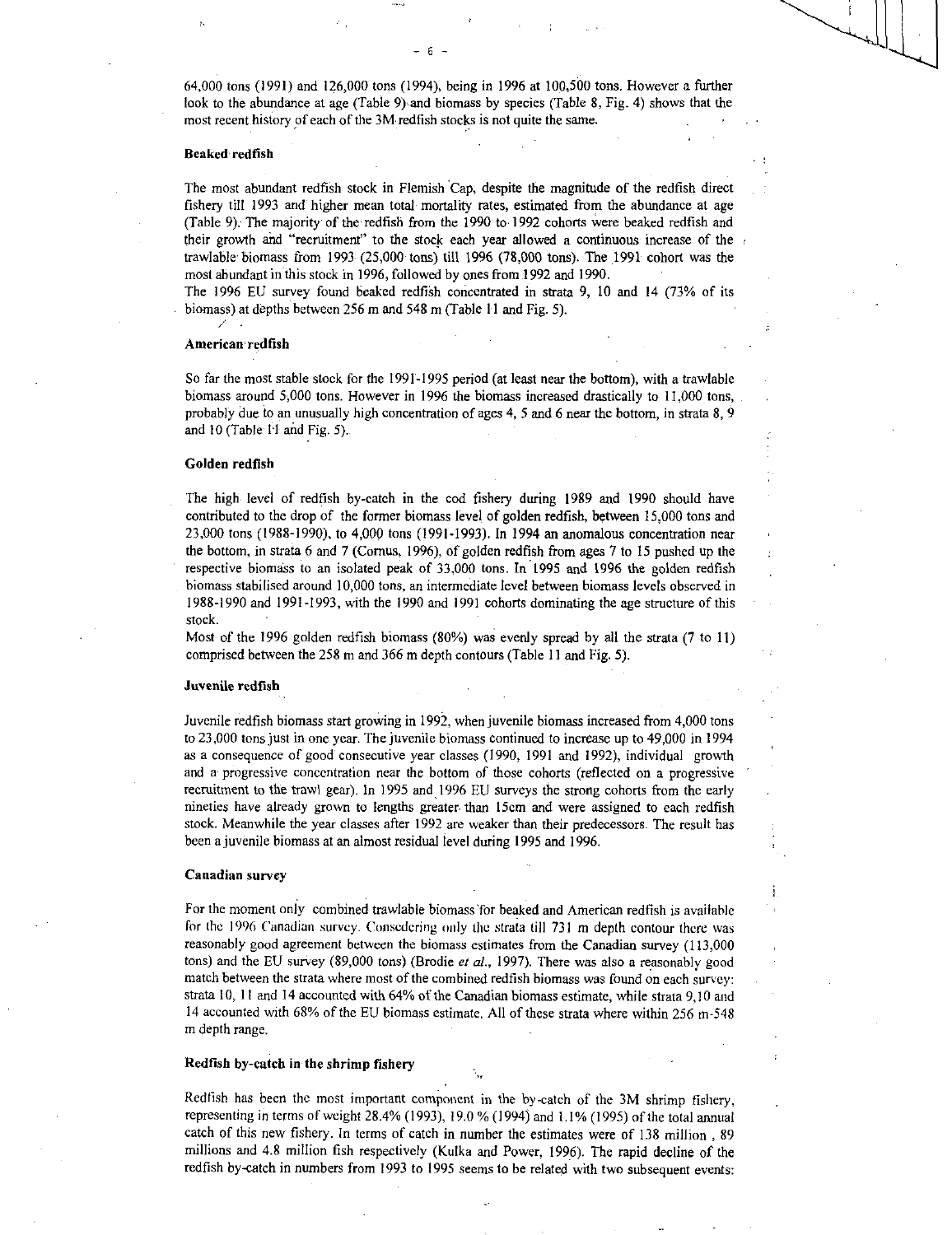the introduction of the Nordmore grate in 1994 and the reduction of the bar spacing of the grate in 1995.

In fact, applying the 1994 and 1995 beaked redfish age length keys (combined for both sexes) from the EU surveys (Vazquez, 1995 and 1996) to the length sampling of the 1994 and 1995 Canadian and Norwegian fisheries (previously adjusted to beaked redfish by-catches using the correspondent annual proportion of this species in the overall redfish abundance from the EU surveys) gives an age structure of the beaked redfish by-catch dominated by ages 4 (65%) and 5 (22%) in 1994 and ages 5 (56%) and 4 (23%) in 1995. Those ages corresponded to the 1990 and 1989 cohorts in 1994 and to the 1990 and 1991 cohorts in 1995 (Table 16). If the age structure of the 1993 beaked redfish by-catch is similar to the one observed in 1994 and 1995, then the 1989 and 1988 year classes would be the ones dominating the beaked redfish by-catch in 1993 (Table 16). Therefore the only above average year class contributing to the redfish by-catch in the 1993- 1995 3M shrimp fishery was the 1990 year class in 1994 and 1995. With an increasing fishing effort on 3M shrimp over that couple of years and with the 1990 year class still well represented in both survey and commercial catches in 1996, it seems reasonable to relate the observed decline in the by-catch level with the modifications introduced in the shrimp gear. During the 1993-1995 period most probaly the 1989 year class was the one to suffer greater overall losses while the forthcoming strong year classes of 1991 and 1992 were still too young to be caught significantly by bottom trawl (Tables 15 and 16).

It remain to quantify what will be the impact of the actual level of effort of the shrimp fishery on a strong redfish year class at the time of its full recruitment to the bottom. However preliminary data from the Icelandic 3M shrimp fishery in 1996 and 1997 confirm the reduction of the proportion in weight of redfish in the shrimp catch to 1.6% and 0.5% respectively (Skuladottir, 1997). In 1996 the 1991 and 1992 year classes were already dominant in both beaked and American redfish abundances from the EU survey (Vazquez, 1997).

Update of the loss of commercial yield of beaked redfish by the 3M shrimp fishery, 1993- 1995.

A loss of commercial yield for the 3M redfish stocks due to the 1993-1995 by-catches has been previously estimated to be about 25,000 tons (NAFO, 19956 and 19976). An attempt is now made to update this figure to 3M beaked redfish (commercially the most important redfish species and the most abundant redfish stock in Flemish Cap) using a 3M beaked redfish yield per recruit curve.

EU survey data (1993-1996) and Portuguese commercial data (1995-1996) were used to estimate a yield per recruit curve for the 3M beaked redfish stock, assuming a constant natural mortality at 0.1. In Table 12 are presented the background calculations of the partial recruitment vector and all input parameters for the yield per recruit curve are presented in Table 13.

In order to minimise variability in total mortality due to variability in vertical and geographical distribution of redfish, the mean total mortality for each age was derived from ratio between the sum of abundances at age of 4 consecutive ages (starting in the assigned age) during the 4 first years of the *1992-1996* period and the 4 next consecutive ages (starting in the assignated age plus one) during the last 4 years of the same period. Finally these mean Z's at age were smoothed to get the PR vector by averaging the total mortality of the 4 ages with the highest mean values of Z (ages 5 to 8) and by keeping the total mortality constant at 0.4 for ages 10 and older (Table 12).

The mean weights at age in the stock were a mean of the beaked redfish weights at age from the 1995 and 1996 EU surveys weighted by the respective abundance at age (Vazquez. 1996 and 1997). Mean weights at age in the catch were *given* by the *arithmetic* mean of the 1995 *and* 1996 mean weights at age of beaked redfish catch in Portuguese trawl (Godinho *el al,* 1996 and Alpoini *et al.*, 1997), since no precise figure for the overall beaked redfish commercial catches is available. The yield per recruit results are presented in Table 14 and Fig.6.

The catches at age of the 1994-1995 beaked redfish by-catch and also the estimated 1993 catch at age (assuming a similar structure of the catch at age in 1993 and 1994), were calculated as described above. Each of the catch in numbers at age on the annual beaked redfish by-catch was then projected each year till age 25, with F0.1 from the yield per recruit curve of 0.124, and with the mean weights at age of the catch already used in the yield per recruit curve (Table 15). The loss of commercial yield of beaked redfish by the 3M shrimp fishery is calculated to be at 23,000 tons for a exploitation level around F0.1. For this overall figure the 1993 by-catch contributed with 63% of the yield loss while the 1995 by-catch is only responsible for 3%. In terms of year classes the 1989 year class was the one with a major contribution to this overall yield loss (49%) followed by the 1990 year class (30%) (Table 17).

- 7 -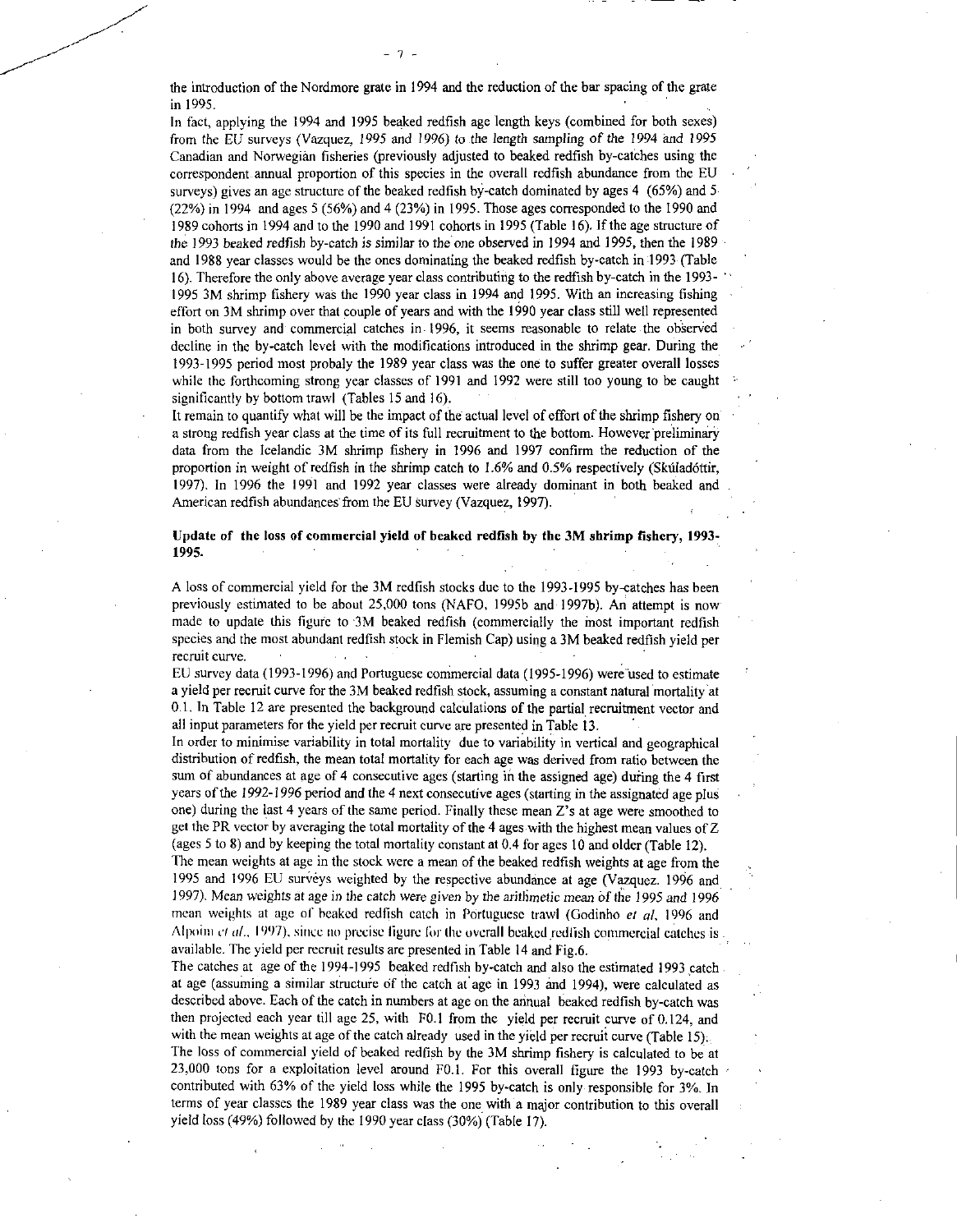## State of the 3M redfish stocks

During the late eighties-early nineties (1989-1991) the overall biomass of the 3M redfish stocks declined, most probably as a consequence of the unusual high level of the 3M redfish catches, both on the direct redfish fishery and on the cod fishery in Flemish Cap. Since 1992 either biomass and abundance estimates from the EU bottom trawl survey series suggests stability of the golden and American redfish stocks, together with a continuous increase of the beaked redfish stock observed since 1993. These survey results match with the catch rate series availeble for 3M redfish, which presents an interannual fluctuation sincronized with the fluctuations observed in the combined 3M redfish biomass from the EU survey. The recruitment to all stocks (but primarily to the beaked redfish stock) of at least 2 consecutive strong year classes (1991 and.. 1992) too young to be jeopardised by the new shrimp fishery in 1993 and 1994, along with an abrupt decline of the 3M redfish fishery since 1994 (due to the vanishing of the most important fleets in this fishery and the collapse of the 3M cod fishery), contributed to an increase in number and weight of the younger ages of all 3 redfish stocks and to an overall decline on fishing mortality. Despite the annual fluctuations on the concentration of redfish near the bottom, reflected in the observed fluctuations on the survey biomass indices, if strong year classes continue to be allowed to pass through the shrimp fishery with minimum damage and if redfish catches don't jump again to the high levels of 1989-1991, most probably the Flemish Cap redfish stocks will continue to recover in the near future.

- 8

#### **References**

Alpoim R., M. L. Godinho, A.M. Avila de Melo and E. Santos, 1997. Portuguese research report for 1996. NAFO SCS Doc. 97/9 Ser. No N2857, 43p.

Avila de Melo, A. M. and R. Alpoim, 1995. Portuguese Cod Fisheries in NAFO Divisions 3N and 30, 1989-93. NAFO Sci. Coun. Studies 23: 65-84.

Bishop, C. A., 1994. Revisions and additions to stratification schemes used during research vessel surveys in NAFO Subareas 2 and 3.. NAFO SCR. Doc. 94/43 (rev.) Ser. No 2413.

Brodie, W. B., Morgan, M. J. and E. F. Murphy, 1997. Results for selected species from a Canadian reseach vessel survey on Flemish Cap, NAFO Div. 3M, in 1996. NAFO SCR. Doc. 97/42 Ser. No 2876, 15p.

Cornus, H.P., 1996. Status of the redfish stocks in NAFO Div. 3M (Flemish Cap) in 1995. NAFO SCR. Doc. 96/82 Ser. No N2759, 24p.

Doubleday, W. G., 1981. Manual of groundfish surveys in the Northwest Atlantic. . NAFO Sci. Coun. Studies 2, 55p.

Godinho, M. L., R.Alpoim, A.M. Avila de Melo and E. Santos, 1996. Portuguese research report for 1995. NAFO SCS Doc. 96/12 Ser. No N2703, 61p.

Igashov, T. M., and A. A.Vaskov, 1997. Assessment of *Sebastes marinas* stock in Division 3M by Russian Research Trawl Surveys in 1987-1996. NAFO SCR. Doc. 97/9 Ser. No N2836, 7p.

Kulka, D. W., and D. Power, 1996. Bycatch in the NAFO Div. 3M shrimp fishery, 1993-1995. NAFO SCR. Doc. 96/64 Ser. No N2740, 15p.

NAFO; 1995a. Catches of selected species by stock area and country for the period 1983-1993. NAFO SCS Doc. 95/5 Ser. No N2502, 26p

NAFO, 1995b. Scientific Council Reports, 1994. Northwest Atlantic Fisheries Organization, • Dartmouth, Canada, 234p.

NAFO, I 996a. Nafo Circular Letters No 96/ 26.29; 37, 38, 41, 47, 49, 52, 55 and 59.

NAFO, 1997a. Nafo Circular Letters No 97/ 30 and 70.

NAFO, 19976. Scientific Council Reports, 1996. Northwest Atlantic Fisheries Organization, Dartmouth, Canada, 226p.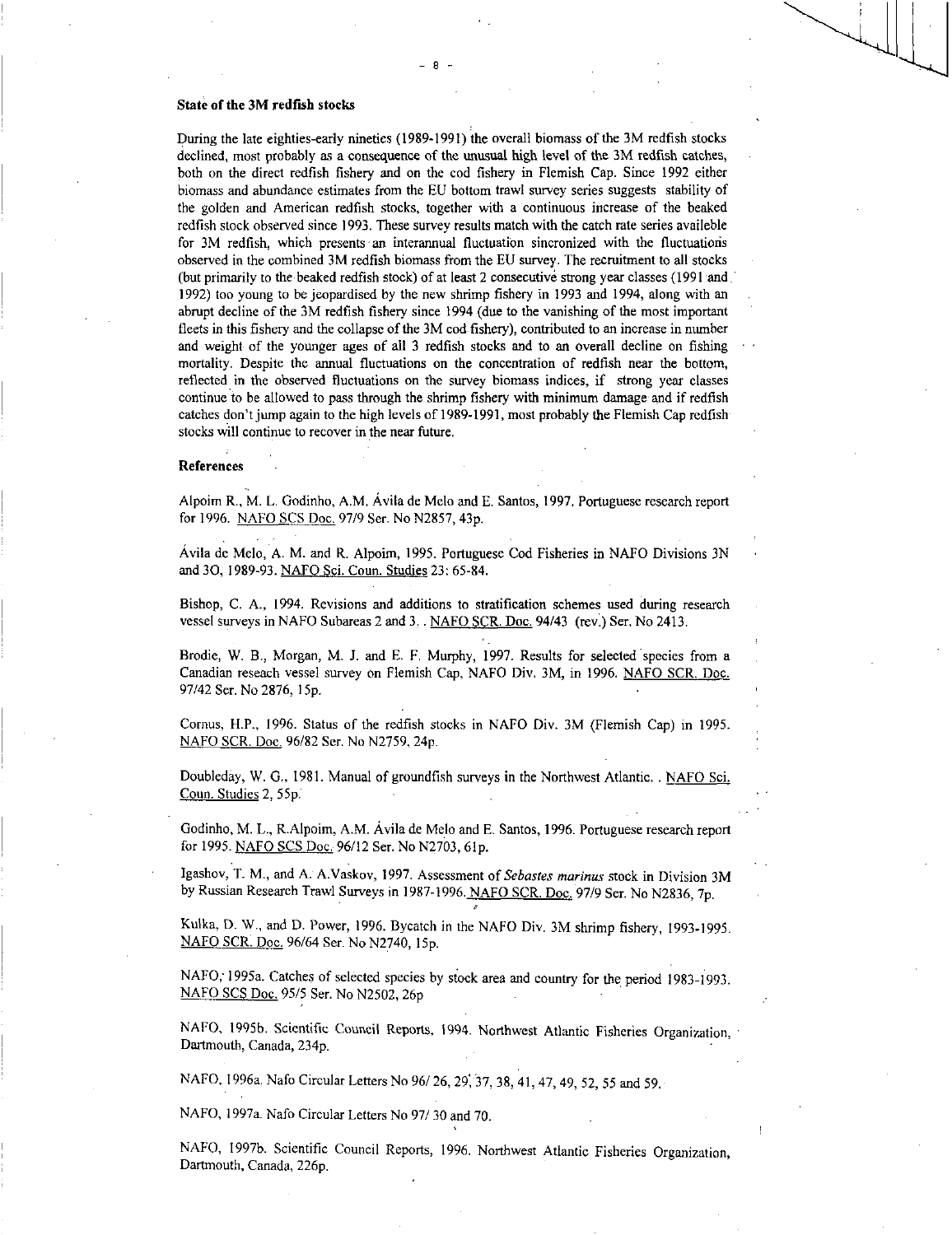Saborido-Rey, F., 1994. El género *Sebastes* Cuvier, 1829 (Pisce, Scorpaenidae) en el Atlántico Norte: identificación de espécies y poblaciones mediante métodos morfométricos; crescimiento y reprducción de las poblaciones en Flemish Cap. Univerdidad Autónoma de Madrid, Facultad de Biología, Departamento de Zoología, Madrid. Phd Thesis, xi, 276p.

 $\label{eq:2.1} \mathcal{L}(\mathcal{L}^{\mathcal{L}}_{\mathcal{L}}(\mathcal{L}^{\mathcal{L}}_{\mathcal{L}}(\mathcal{L}^{\mathcal{L}}_{\mathcal{L}}(\mathcal{L}^{\mathcal{L}}_{\mathcal{L}}(\mathcal{L}^{\mathcal{L}}_{\mathcal{L}}(\mathcal{L}^{\mathcal{L}}_{\mathcal{L}}(\mathcal{L}^{\mathcal{L}}_{\mathcal{L}}(\mathcal{L}^{\mathcal{L}}_{\mathcal{L}}(\mathcal{L}^{\mathcal{L}}_{\mathcal{L}}(\mathcal{L}^{\mathcal{L}}_{\mathcal{L}}(\mathcal{L$ Saborido-Rey, F., 1995. Age and growth of redfish in Flemish Cap (Div. 3M). NAFO SCR. Doc. 95/31 Ser. No N2540, 16p.

 $\sim$   $\mu$ 

Vaskov, A.A and A.L. Karsakov, 1996. Assessment of the redfish stock in Div. 3M by the data from the trawl survey in 1995. NAFO SCR. Doc. 96/9 Ser. No N2675, 6p.

 $\sim$   $\sim$ 

o ta

Vaskov, A.A and A.L. Karsakov, 1997. Stock assessment of the redfish stock in Division 3M by the data from 1996 Russuan trawl survey. NAFO SCR, Doc. 97/8 Ser. No N2835, 7p.

Vazquez, A., 1981. Nuevo metodo pare el calculo de poderes de pesca e indices de abundancia en pesquerias. Barcelona, Consejo Superior de Investigaciones Cientificas, 16p. Sep. Investigation Pesquera, 45 (2) Oct. 1981, p. 214- 255.

Vazquez, A., 1994. Results from bottom trawl survey of Flemish Cap in July 1993. NAFO SCR. Doc. 94/22 Ser. No N2388, 42p.

Vazquez, A., 1995. Results from bottom trawl survey of Flemish Cap in July 1994. NAFO SCR. Doc. 95/25 Ser. No N2535, 33p+1p Corrigendum.

Vazquez, A., 1996. Results from bottom trawl survey of Flemish Cap in July 1995. NAFO SCR. Doc. 96/54 Ser. No N2730, 27p.

Vazquez, A., 1997. Results from bottom trawl survey of Flemish Cap in July 1995. NAFO SCR. Doc. 96/28 Ser. No N2860, 29p.

| Country        | 1985  | 1986  | 1987  | 1988  | 1989           | 1990  | 1991           | 1992  | 1993  | 1994         | 1995 | 1996 |
|----------------|-------|-------|-------|-------|----------------|-------|----------------|-------|-------|--------------|------|------|
| CAN            |       |       |       |       |                |       | $\overline{2}$ |       | 10    |              |      | 2    |
| <b>CUB</b>     | 1831  | 1764  | 1757  | 1759  | 1765           | 4195  | 1772           | 2303  | 945   |              |      |      |
| <b>DDR</b>     |       | 88    |       |       |                | 4025  |                |       |       |              |      |      |
| GRL            |       |       |       |       |                |       |                |       |       | 26           |      |      |
| <b>JPN</b>     | 313   | 400   | 131   | 393   | 885            | 2082  | 1432           | 1424  | 967   | 488          | 553  | 678  |
| <b>SUN/RUS</b> | 15703 | 15045 | 19375 | 13747 | 13937          | 34581 | 24661          | 2937  | 2035  | 2980         | 3560 | 52   |
| LVA.           |       |       |       |       |                |       |                | 7441  | 5099  | 94 '         | 304  |      |
| LTU            |       |       |       |       |                |       |                |       | 2128  | $\mathbf{r}$ |      |      |
| EST            |       |       |       |       |                |       |                |       |       | 47           |      |      |
| E GER          | 848   | 145   |       |       | $\overline{2}$ | 91    | 5847           | 3443  |       |              |      |      |
| E ESP          | 281   | 643   | 825   | 146   | 211            | 1916  | 472            | 204   | 100   | 610          |      |      |
| E GBR          |       |       |       |       |                |       | 5              |       |       | ٠.           |      |      |
| E PRT          | 1306  | 10783 | 21823 | 7101  | 13012          | 11665 | 3737           | 3198  | 4781  | 5630         | 1282 | 332  |
| KOR-S          |       | 5     |       | 43    | 17885          | 8332  | 2936           | 8350  | 2962  |              |      |      |
| FAROE IS.      |       |       |       |       |                |       |                | 16    |       |              |      |      |
| <b>NORWAY</b>  |       |       |       |       |                |       |                |       |       | 8            | з    |      |
| Total          | 20282 | 28873 | 44411 | 23189 | 47697          | 66887 | 40914          | 29317 | 19027 | 9883         | 5702 | 1064 |

Table 1' 3M Redfish nominal catches 1985-1996

Total 20282 28873 44411 23189 58102 81046 48489 43317 28993 11315 13495 5789

|              |               |     |              |                 | <b>NON</b> | <b>NON</b> |              |           |    |        |
|--------------|---------------|-----|--------------|-----------------|------------|------------|--------------|-----------|----|--------|
|              | <b>CANADA</b> | EU  | <b>JAPAN</b> | <b>RUSSIA</b>   | CON. (E)   | CON (K)    | <b>TOTAL</b> |           |    | وراداه |
| <b>JAN</b>   |               | ۰   |              |                 | 7          |            |              |           |    |        |
| FEB          |               | 30  | 153          |                 | 15         |            | 198          |           |    |        |
| MAR          |               | 26  |              |                 |            |            | 26           |           |    |        |
| <b>APRIL</b> |               | 8   |              |                 |            |            | 8            |           |    |        |
| MAY          |               | 12  | 13           |                 |            |            | 25           |           |    | ° ∿    |
| JUNE         | 2             | 27  |              |                 |            |            | 29           |           |    |        |
| <b>JULY</b>  |               | 31  |              |                 |            |            | $\sqrt{31}$  |           | ÷  | ¢.     |
| <b>AUG</b>   |               | 105 |              |                 |            |            | 105          |           |    |        |
| <b>SEPT</b>  |               | 25  | 213          |                 |            |            | 238          |           | ۰. |        |
| OCT          |               | 41  | 210          | 52              |            |            | 303          |           |    | .,     |
| <b>NOV</b>   |               | 21  | 89           |                 |            |            | 110          |           |    |        |
| <b>DEC</b>   |               | 6   |              |                 |            |            | 6            |           |    |        |
| Unkown       |               |     |              | $\cdot$ $\cdot$ | $-553$     | 4150       | 4703         | $\cdot$ . |    |        |
| TOTAL        | 2             | 332 | 678          | 52<br>٠         | \$75       | 4150       | 5789         |           |    |        |

9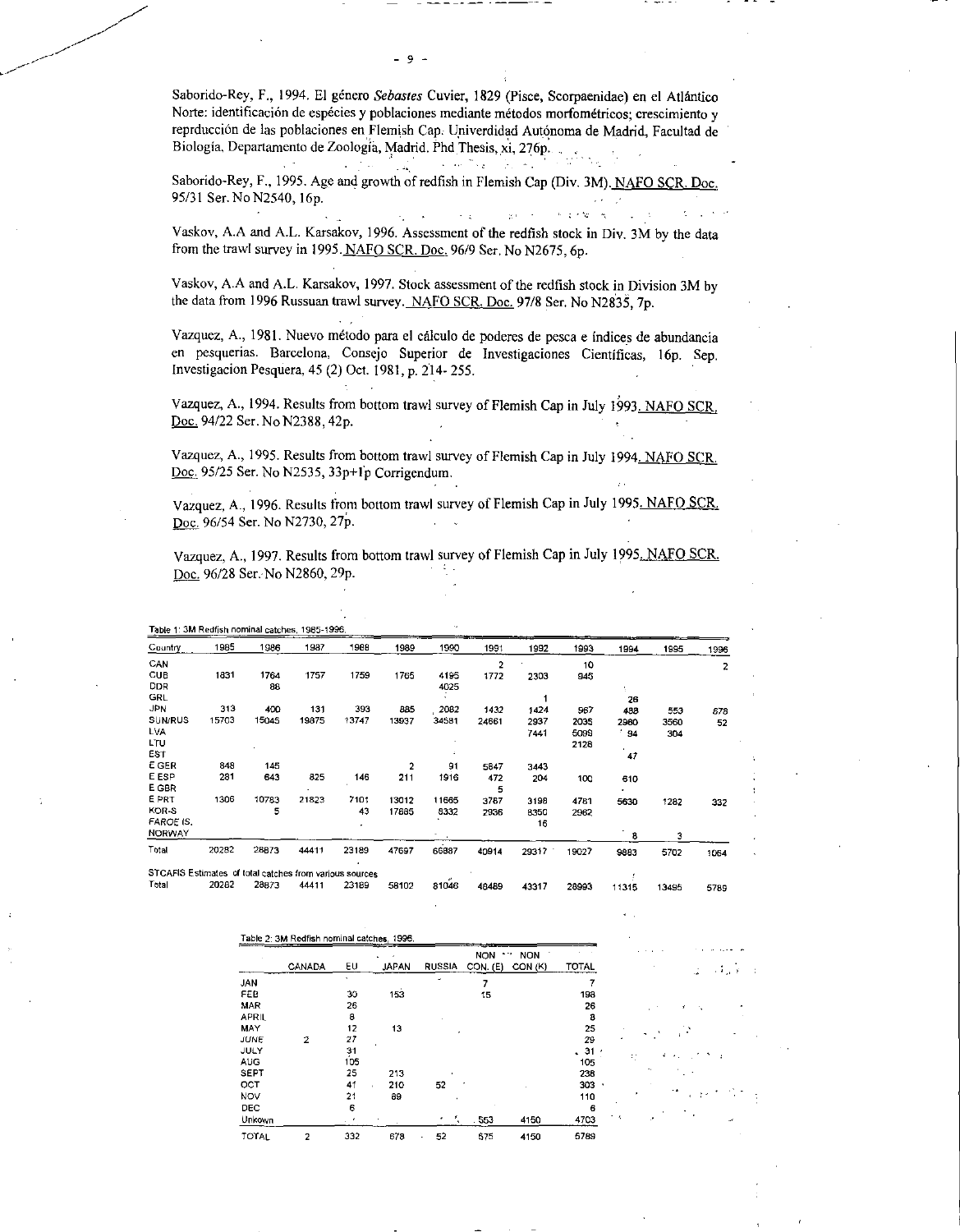| length composition of the portuguese trawl catches. |         |          |                 |
|-----------------------------------------------------|---------|----------|-----------------|
| LENGTH                                              | 1995    | 1996     | <b>LENGTH</b>   |
| <b>GROUP</b>                                        |         |          | <b>GROUP</b>    |
|                                                     |         |          |                 |
| 16.                                                 | 0.01    | 1.4      | 16              |
| 17                                                  |         | 1:4      | 17              |
| 18                                                  | 4.5     | 14       | 18              |
| 19                                                  | 9.2     | 4.7      | 19 <sup>°</sup> |
| 20                                                  | 14.9    | 25.2     | 20              |
| $-21$                                               | 15.4    | 67.4     | 21              |
| 22                                                  | 8.0     | 153.9    | $22 -$          |
| 23                                                  | 3.0     | 114.4    | 23              |
| 24                                                  | 3.7     | 91.3     | 24              |
| 25                                                  | 23.8    | 51.6     | 25              |
| 26                                                  | 41.1    | 31.9     | 26              |
| 27                                                  | 52.1    | 50.1     | 27              |
| 28                                                  | 66.5    | 51.0     | 28              |
| 29                                                  | 86.1    | 58.2     | 29              |
| 30                                                  | 87.0    | 56.4     | 30              |
| 31                                                  | 69.2    | 59.2     | 31              |
| $32^{\degree}$                                      | 72.7    | 49,2     | 32              |
| 33                                                  | 69.3    | 37.1     | 33              |
| 34                                                  | 58.5    | 35.2     | 34              |
| 35                                                  | 60.9    | 12.5     | 35              |
| 36                                                  | 59.7    | 9.6      | 36              |
| 37                                                  | 53.1    | 13.4     | 37              |
| 38                                                  | 44.1    | 5.3      | 38              |
| 39                                                  | 28.8    | 8.4      | 39              |
| 40                                                  | 27.6    | 2.8      | 40              |
| 41                                                  | 20.4    | 1.7      | 41              |
| 42                                                  | 9.7     | 2.2      | 42              |
| 43                                                  | 4.0     | 0.6      | 43              |
| 44                                                  | 2.9     | 0.2      | 44              |
| 45                                                  | 2.0     | 0.1      | 45              |
| 46                                                  | 0.4     | 0.2      | 46              |
| 47                                                  | 1.1     | 0.1      | 47              |
| 48                                                  | 0.3     |          | 48              |
| 49                                                  |         |          | 49              |
| 50                                                  |         | 1.9      | 50              |
| <b>TOTAL</b>                                        | 1000    | 1000     |                 |
| No. SAMPLES                                         | 46      | 23       |                 |
| No.F.MEASURED                                       | 4713    | 1309     |                 |
| SAMPLING WEIGHT(Kg)                                 | 2346    | 597      |                 |
| MEAN LENGTH(cm)                                     | 32.4    | 27.1     |                 |
| MEAN WEIGHT (g)                                     | 526     | 320      |                 |
| DEPTH RANGE (m)                                     | 260/981 | 130/1120 |                 |
|                                                     |         |          |                 |

 $\bar{1}$ 

 $\ddot{\phantom{a}}$ 

TABLE 3a: REDFISH *(S. mentella),* DIV. 3M, 1995-96:

 $\hat{\mathbf{r}}$  $\bar{a}$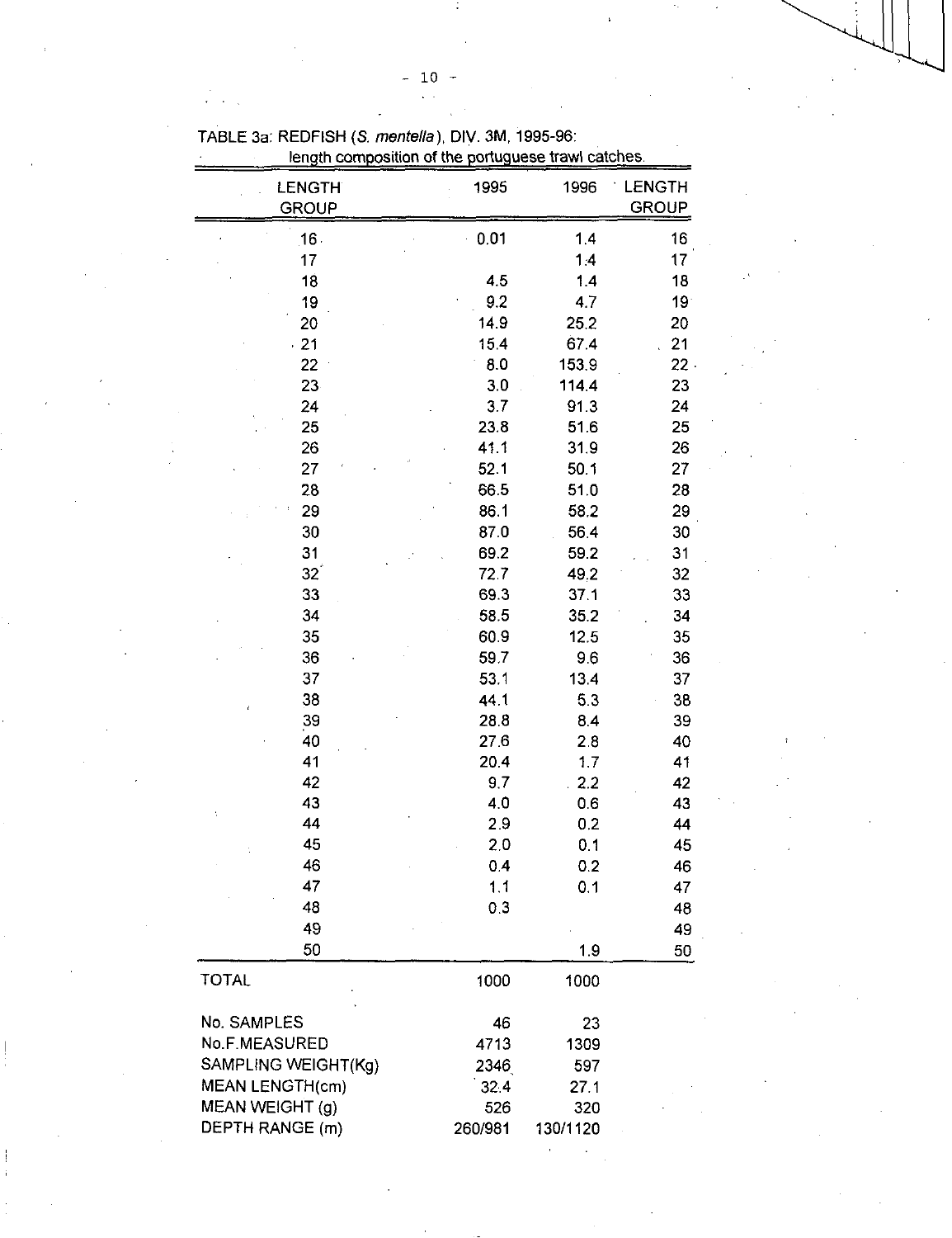|            | 1995             | 1996          | 1995          | 1996        | 1995          | 1996          |             |
|------------|------------------|---------------|---------------|-------------|---------------|---------------|-------------|
| <b>AGE</b> | <b>AGE</b>       | <b>AGE</b>    | <b>MEAN</b>   | <b>MEAN</b> | <b>MEAN</b>   | <b>MEAN</b>   | <b>AGE</b>  |
|            | COMP.            | COMP.         | <b>LENGTH</b> | LENGTH      | <b>WEIGHT</b> | <b>WEIGHT</b> |             |
| 3          |                  | 1.4           |               | 16.8        |               | 0.069         | $\mathbf 3$ |
| 4          | 24.3             | 12.0          | 19.9          | 19.8        | 0.116         | 0.115         | 4           |
| 5          | 28.8             | 270.2         | 21.7          | 22.3        | 0.149         | 0.162         | $\mathbf 5$ |
| 6          | 11.5             | 197.9         | 25.0          | 24.0        | 0.228         | 0.201         | 6           |
| 7          | 68.6             | 90.2          | 26.6          | 26.7        | 0.273         | 0.275         | 7           |
| $\bf8$     | 95.2             | 94.7          | 28.2          | 28.5        | 0.327         | 0.335         | $\bf8$      |
| 9          | 84.5             | 93.5          | 29.4          | 30.1        | 0.368         | 0.393         | 9           |
| 10         | 98.8             | 59.4          | $30.7 -$      | 31.5        | 0.421         | 0.451         | 10          |
| 11         | 83.3             | 42.0          | 31.9          | 32.2        | 0.468         | 0.479         | 11          |
| 12         | 98.8             | 38.5          | 32.5          | 33.5        | 0.497         | 0.548         | 12          |
| 13         | 68.9             | 22.6          | 33.7          | 34.5        | 0.558         | 0.602         | 13          |
| 14         | 44.8             | 24.0          | $34.9 -$      | 34.6        | 0.617         | 0.608         | 14          |
| $15\,$     | 66.1             | 14.0          | 36.1          | 35.9        | 0.681         | 0.681         | 15          |
| 16         | 70.5             | 8.2           | 37.0          | 36.9        | .0.729        | 0.734         | 16          |
| 17         | 40.8             | 6.5           | 38.1          | 38.0        | 0.802         | 0.800         | 17          |
| 18         | 37.7             | 8.4           | 39.2          | 38.2        | 0.884         | 0.821         | 18          |
| 19         | 29.3             | 2.9           | 39.4          | 38.7        | 0.897         | 0.840         | 19          |
| 20         | 21.1             | 5.8           | 40.5          | 40.0        | 0.974         | 0.926         | 20          |
| 21         | 17.0             | 1.5           | 42.6          | 40.9        | 1.141         | 0.993         | 21          |
| 22         | 5.1              | 0.5           | 41.6          | 40.5        | 1.045         | 0.988         | 22          |
| 23         | 2.1 <sub>1</sub> | 1.7           | 41.8          | 42.0        | 1.055         | 1.054         | 23          |
| 24         | 1.6              | $0.5^{\circ}$ | 43.4          | 42.0        | 1.219         | 1.090         | 24          |
| $25+$      | 1.1              | 3.5           | 47.5          | 47.0        | 1.595         | 1.573         | $25 +$      |

TABLE 3b: REDFISH *(S.mentella),* DIV. 3M, 1995-96: age composition (% ); mean length (cm) and mean weight (Kg) at age of the portuguese trawl catches. .

1000 1000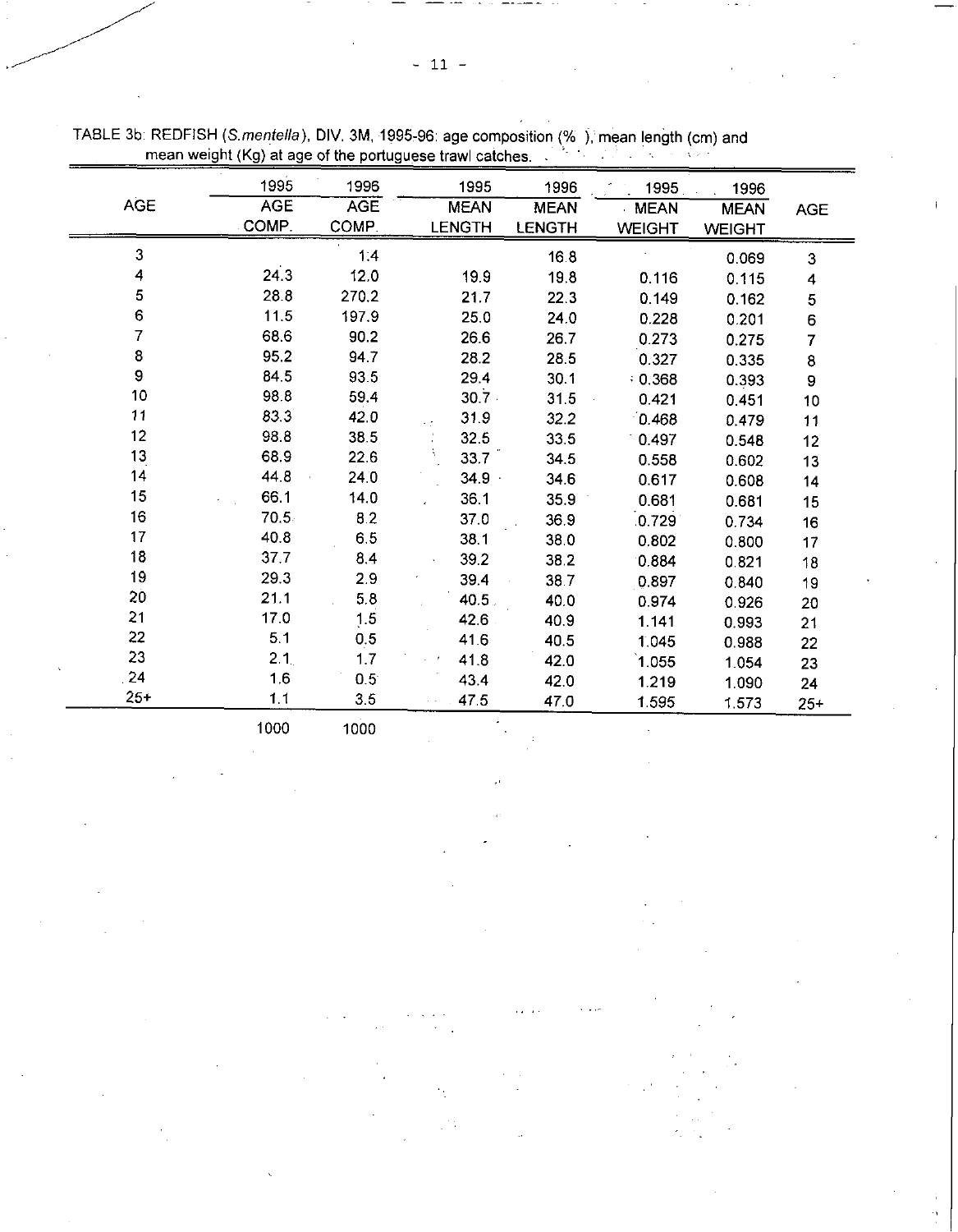$\bar{\psi}$  .

|                 | LENGTH<br><b>GROUP</b> | 1993             | 1994         | 1995           | LENGTH<br>GROUP |
|-----------------|------------------------|------------------|--------------|----------------|-----------------|
|                 | 15                     | 0.1              |              |                | 15              |
|                 | 16                     |                  |              |                | 16              |
|                 | 17                     |                  |              |                | 17              |
|                 | 18                     | 0.2              |              |                | 18              |
|                 | 19                     | 0.2              |              |                | 19              |
|                 | 20                     |                  |              |                | 20              |
|                 | 21                     | 0.4              |              |                | 21              |
|                 | $22^{\circ}$           | 0.7 <sub>1</sub> |              |                | 22              |
|                 | 23                     | 6.1              |              |                | 23              |
|                 | 24                     | 7.7<br>6.9       |              |                | 24<br>25        |
|                 | 25<br>26               | 6.3              | 1.1          | 1.0<br>2.7     | 26              |
|                 | 27                     | 13.6             | 2.1          | 3 <sub>3</sub> | 27              |
|                 | 28                     | 26.4             | 6.8          | 16.2           | 28              |
|                 | 29                     | 31.5             | 13.1         | 17.9           | 29              |
|                 | 30                     | 58.0             | 6.8          | 45.5           | 30              |
|                 | 31                     | 45.7             | 34.9         | 52.8           | 31              |
|                 | 32                     | 33.5             | 31.1         | 61.4           | 32              |
|                 | 33                     | 42.8             | 59.6         | 618            | 33              |
|                 | 34                     | 43.0             | 44.4         | 573            | 34              |
|                 | 35                     | 54.4             | 65.7         | 79.4           | 35 <sub>2</sub> |
|                 | 36                     | 65.4             | 57.2         | 83.2           | 36              |
|                 | 37                     | 74.0             | 87.6         | 98.4           | 37              |
|                 | 38.                    | 62.4             | 95.5         | 92.5           | 38              |
|                 | 39                     | 76.4             | 105.8        | 744            | 39              |
|                 | 40<br>41               | 91.5<br>52.5     | 85.6<br>73.3 | 71.7<br>61.1   | 40<br>41        |
|                 | 42                     | 54.9             | 57.4         | 49.7           | 42              |
|                 | 43                     | 40.0             | 54.0         | 29.2           | 43              |
|                 | 44                     | 39.3             | 45.3         | 23.1           | 44              |
|                 | 45                     | 22.8             | 28.3         | 12.3           | 45              |
|                 | 46                     | 26.4             | 17.6         | 3.9            | 46              |
|                 | 47                     | 10.2             | 16.4         | 1.0            | 47              |
|                 | 48                     | 1.7              | 9.5          |                | 48              |
|                 | 49                     | 1.1              | 07           |                | 49              |
|                 | 50                     | $0.8\,$          |              |                | 50              |
|                 | 51                     | 0.5              |              |                | 51              |
| Ń               | 52                     | 0.4              |              |                | 52              |
|                 | 53                     | 0.6              |              |                | 53              |
|                 | 54<br>55               | 1.0<br>0.2       |              |                | 54              |
|                 | 56                     | 0.1              |              |                | 55<br>56        |
|                 | 57                     | 0.3              |              |                | 57              |
|                 | 58                     |                  |              |                | 58              |
|                 | 59                     | 0.02             |              |                | 59              |
|                 | 60                     | 0.1              |              |                | 60              |
|                 | 61                     |                  |              |                | 61              |
|                 | 62                     |                  |              |                | 62              |
|                 | 63                     |                  |              |                | 63              |
|                 | 64.                    |                  |              |                | 64              |
|                 | 65                     | 0.1              |              |                | 65              |
| <b>TOTAL</b>    |                        | 1000             | 1000         | 1000           |                 |
| No. SAMPLES     |                        | 67               | 6            | 20             |                 |
| No.F.MEASURED   |                        | 5829             | 600          | 1885           |                 |
|                 | SAMPLING WEIGHT(Kg)    | 5221             | 493          | 1374           |                 |
| MEAN LENGTH(cm) |                        | 37.3             | 38.8         | 37.0           |                 |
| MEAN WEIGHT (g) |                        | 798              | 873          | 758            |                 |
| DEPTH RANGE (m) |                        | 165/660          | 371/1040     | 430/900        |                 |

TABLE 4a. REDFISH *(S.* mentefla), DIV. 3M, 1993-1995: length composition of the portuguese gillnet catches.

j

l,

 $\epsilon \rightarrow$ 

 $\ddot{\phantom{a}}$  $\bar{z}$ 

 $\overline{\phantom{a}}$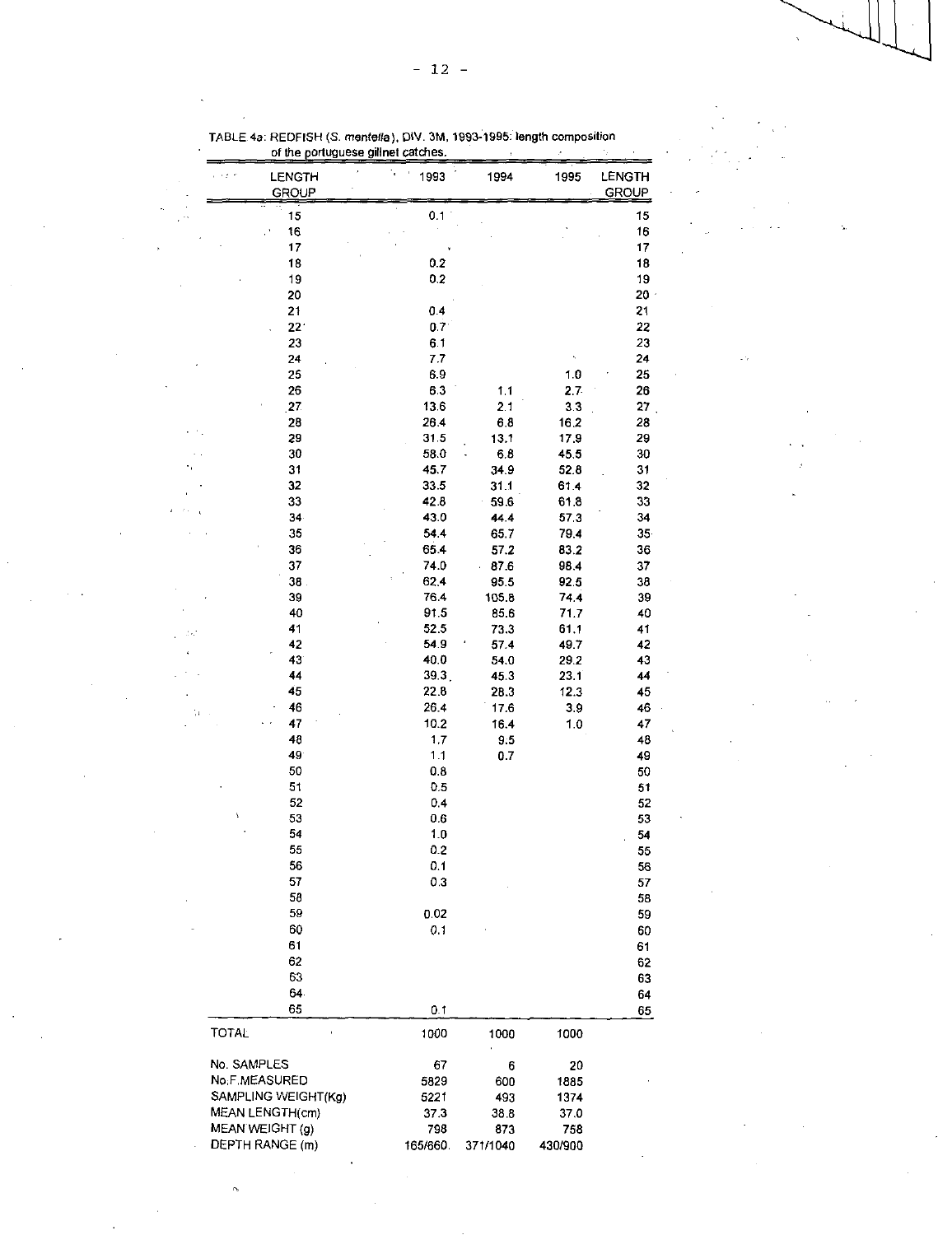|              |       | AGE COMP. |                   |       | <b>MEAN LENGTH</b> |         |            | <b>MEAN WEIGHT</b>       |                  |       | در د. |
|--------------|-------|-----------|-------------------|-------|--------------------|---------|------------|--------------------------|------------------|-------|-------|
| AGE          | 1993  | 1994      | 1995              | 1993  | 1994               | 1995    | 1993       | 1994                     | 1995             | AGE   |       |
|              | 0.1   |           |                   | 15.5  |                    |         | 0.054<br>. |                          | . . <del>.</del> | 3     |       |
|              | 0.8   |           |                   | 21.5  |                    |         | 0.151      |                          |                  |       |       |
|              | 5.2   | $2.0\,$   | 0.01              | 23.7  | 35.1               | 25.5    | 0.195      | 0.616                    | 0.238            |       |       |
|              | 17.3  | 2.3       | 0.4               | 24.8  | 32.2               | 25.5    | 0.223      | 0.483                    | 0.243            | 6     |       |
|              | 31.9  | 1.8       | 4.6               | 27.8  | 27.8               | 27.1    | $0.314$ .  | 0.312.                   | 0.2897           |       |       |
| 8            | 75.0  | 6.4       | $\ddotsc$<br>17.4 | 29.9  | 28.6               | 28.9    | 0.389      | 0.337                    | 0.350            | 8     |       |
| ġ            | 38.9  | 9.4       | 24.2              | 31.3  | 29.2               | 29.9    | 0.446      | 0.362                    | 0.386            | 9     |       |
| 10           | 46.8  | 31.0      | 53.1              | 31.8  | 32.1               | 31.3    | 0.468      | 0.484                    | 0.447            | 10    |       |
| 11           | 50.3  | 39.6      | 58.7              | 33.4  | 32.8               | 32.2    | 0.541      | 0.519                    | 0.482            | 11    |       |
| 12           | 76.7  | 44.9      | 79.6              | 35.1  | 33.3               | 32.8    | 0.637      | 0.534                    | 0.514            | 12    |       |
| 13           | 55.8  | 39.8      | 68.2              | 35.8  | 33.9               | 34.0    | 0.671      | 0.564                    | 0.572            | 13    |       |
| 14           | 70.2  | 67.2      | 53.0              | .37.2 | 36.1               | $-35.2$ | 0.750:     | 0.679                    | 0.637            | 14    |       |
| 15           | 93.8  | 59.1      | 94.3              | 37.9  | 35.6               | 36.5    | 0.796      | 0.664                    | 0.702            | 15    |       |
| 16           | 52.3  | 55.8      | 113.6             | 39.7  | 37.3               | 37.3    | 0.899      | 0.760                    | 0.751            | 16    |       |
| 17           | 49.5  | 50.8      | 83.1              | 39.4  | 37.8               | 38.4    | 0.889      | 0.789                    | 0.823            | 17    |       |
| 18           | 39.5  | 99.4      | 89.5              | 39.2  | 38.6               | 39.8    | 0.863      | 0.844                    | 0.930            | 18    |       |
| $19+$        | 295.9 | 490.4     | 260.3             | 43.2  | 42.0               | 41.6    | 1.178      | 1.084                    | 1.047            | $19+$ |       |
| <b>TOTAL</b> | 1000  | .1000     | 1000              |       |                    |         |            | $\overline{\phantom{a}}$ |                  |       |       |

ω.

• TABLE 5a: RED-FISH *(Sinafinus),* DIV. 3M, 1994 - 1996:

l.  $\hat{r}$  $\mathcal{A}^{\pm}$  .

 $\ddot{\cdot}$ 

| length composition of the portuguese trawl catches. |            |                 |               |  |  |  |  |
|-----------------------------------------------------|------------|-----------------|---------------|--|--|--|--|
| LENGTH                                              | 1994       | 1996            | <b>LENGTH</b> |  |  |  |  |
| <b>GROUP</b>                                        | ŗ.         |                 | <b>GROUP</b>  |  |  |  |  |
| 18                                                  | 4.9        | 9.9             |               |  |  |  |  |
| 19                                                  | 13.2       | 9,9             | 18<br>19      |  |  |  |  |
| $-20$                                               | 14.7       | $^{\circ}$ 19.8 | 20            |  |  |  |  |
| 21                                                  | 12.6       | 158.4           | $-21$         |  |  |  |  |
| 22                                                  | 20.7       | 277.2           | 22            |  |  |  |  |
| 23                                                  | 21.4       | 227.7           | 23            |  |  |  |  |
| 24                                                  | 25.8       | 79.2            | 24            |  |  |  |  |
| 25                                                  | 23.0       | 19.8            | 25            |  |  |  |  |
| 26                                                  | 34 2       | 19.8            | 26            |  |  |  |  |
| 27                                                  | 31.7       | 39.6            | 27            |  |  |  |  |
| 28                                                  | 62.8       | 29.7            | 28            |  |  |  |  |
| 29                                                  | 52,9       | 19.8            | 29            |  |  |  |  |
| 30                                                  | 59.6       |                 | 30            |  |  |  |  |
| 31                                                  | 56.3       |                 | 31            |  |  |  |  |
| 32                                                  | 59.4       | 19.8            | 32            |  |  |  |  |
| 33                                                  | 54.8       | 19.8            | 33            |  |  |  |  |
| 34                                                  | 52.6       | 9.9             | 34            |  |  |  |  |
| 35                                                  | 38.4       | 19,3            | 35            |  |  |  |  |
| 36                                                  | 31.6       |                 | 36            |  |  |  |  |
| 37                                                  | 44.9       |                 | 37            |  |  |  |  |
| 38                                                  | 45.2       | 9,9             | 38            |  |  |  |  |
| 39                                                  | 35.7       | 9.9             | 39            |  |  |  |  |
| 40                                                  | 41.3       |                 | 40            |  |  |  |  |
| 41                                                  | 28.7       |                 | 41            |  |  |  |  |
| 42                                                  | 21.2       |                 | 42            |  |  |  |  |
| 43                                                  | 29.2       |                 | 43            |  |  |  |  |
| 44                                                  | 24.1       |                 | 44            |  |  |  |  |
| 45                                                  | 21.3       |                 | 45            |  |  |  |  |
| 46                                                  | 9.5        |                 | 46            |  |  |  |  |
| 47                                                  | 16.3       |                 | 47            |  |  |  |  |
| 48                                                  | 9.2        |                 | 48            |  |  |  |  |
| 49                                                  | 1.9        |                 | 49            |  |  |  |  |
| 50                                                  | 0.9        |                 | 50            |  |  |  |  |
| TOTAL                                               | 1000       | 1000            |               |  |  |  |  |
| No. SAMPLES                                         | з          |                 |               |  |  |  |  |
| No.F.MEASURED                                       |            | 1               |               |  |  |  |  |
| SAMPLING WEIGHT(Kg)                                 | 626<br>410 | 101             |               |  |  |  |  |
| MEAN LENGTH(cm)                                     | 33.6       | 22              |               |  |  |  |  |
| MEAN WEIGHT (g)                                     | 629        | 24.4            |               |  |  |  |  |
| DEPTH RANGE (m)                                     | 204/303    | 228<br>270/288  |               |  |  |  |  |
|                                                     |            |                 |               |  |  |  |  |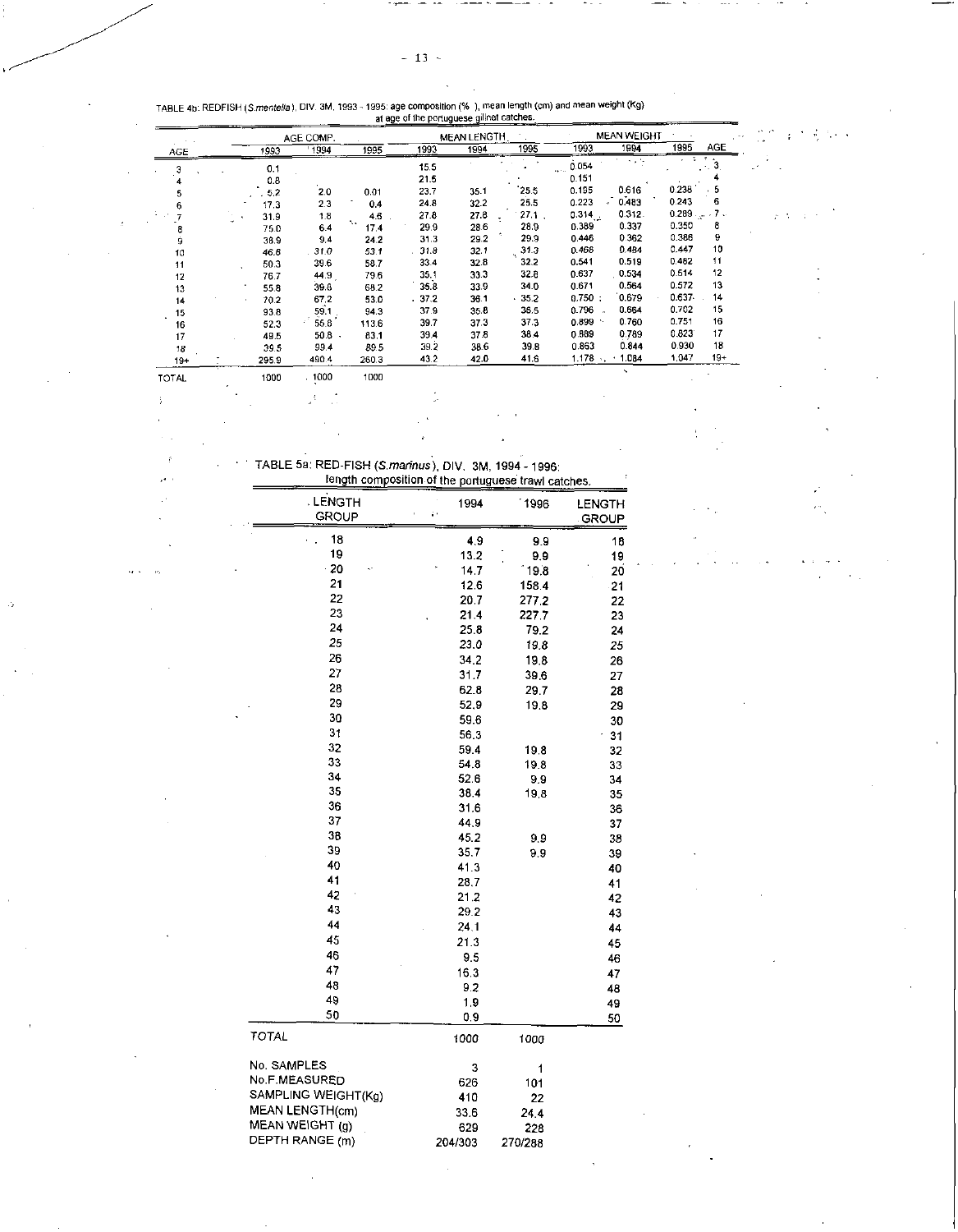|                          | AGE COMP.        |                  | MEAN LENGTH |      | <b>MEAN WEIGHT</b> |       |                |  |
|--------------------------|------------------|------------------|-------------|------|--------------------|-------|----------------|--|
| <b>AGE</b>               | 1994             | 1996             | 1994        | 1996 | 1994               | 1996  | <b>AGE</b>     |  |
| 3                        | 3.7              |                  | 30.5        |      | 0.418              |       | 3              |  |
| 4                        | 6.6              | 22.1             | 19.5        | 19.7 | 0.109              | 0.112 | 4              |  |
| $\overline{\mathbf{5}}$  | 39.1             | 535.1            | 20.6        | 22.3 | 0.129              | 0.163 | 5 <sub>5</sub> |  |
| $6 \overline{6}$         | 73.2             | $251.9 -$        | 24.7        | 24.0 | 0.232              | 0.200 | 6              |  |
| $\overline{\mathcal{I}}$ | 81.8             | 65.3             | 26.3        | 27.4 | 0.268              | 0.298 | 7              |  |
| $\bf 8$                  | $81.7 -$         | 33.1             | 28.6        | 28.8 | 0.340              | 0.342 | 8              |  |
| 9                        | 84.3             | 4.5              | 30.0        | 31.0 | 0.391              | 0.431 | 9              |  |
| 10                       | 59.2             | 13.0             | 31.5        | 33.1 | 0.454              | 0.523 | 10             |  |
| 11                       | 81.6             | 16.9             | 33.1        | 33.1 | 0.529              | 0.517 | 11             |  |
| 12                       | 96.5             | 18.8             | 35.5        | 34.0 | 0.671              | 0.567 | 12             |  |
| 13                       | 72.5             | 17.1             | 35.0        | 35.7 | 0.620              | 0.663 | 13             |  |
| 14                       | 100.0            | 74               | 38.7        | 37.8 | .0.867             | 0.784 | 14             |  |
| 15                       | 41.1             | 10.5             | 40.2        | 38.1 | 0.990              | 0806  | 15             |  |
| 16                       | 5.9 <sup>°</sup> |                  | 39.9        |      | 0.896              |       | 16             |  |
| 17                       | 50.1             | 4.2 <sub>1</sub> | 40.7        | 38.5 | 0.993              | 0.803 | 17             |  |
| 18                       | 50.6             |                  | 42.8        |      | 1.166              |       | 18             |  |
| 19+                      | 72.1             |                  | 45.5        |      | 1.402              |       | $19+$          |  |
| <b>TOTAL</b>             | 1000             | 1000             |             |      |                    |       |                |  |

 $\mathcal{L}_{\mathrm{eff}}^{\mathrm{eff}}$ 

TABLE 5b: REDFISH *(S.marinus),* DIV. 3M, 1994-1996: age composition (% '), mean length (cm) . and mean weight (Kg) at age of the portuguese trawl catches: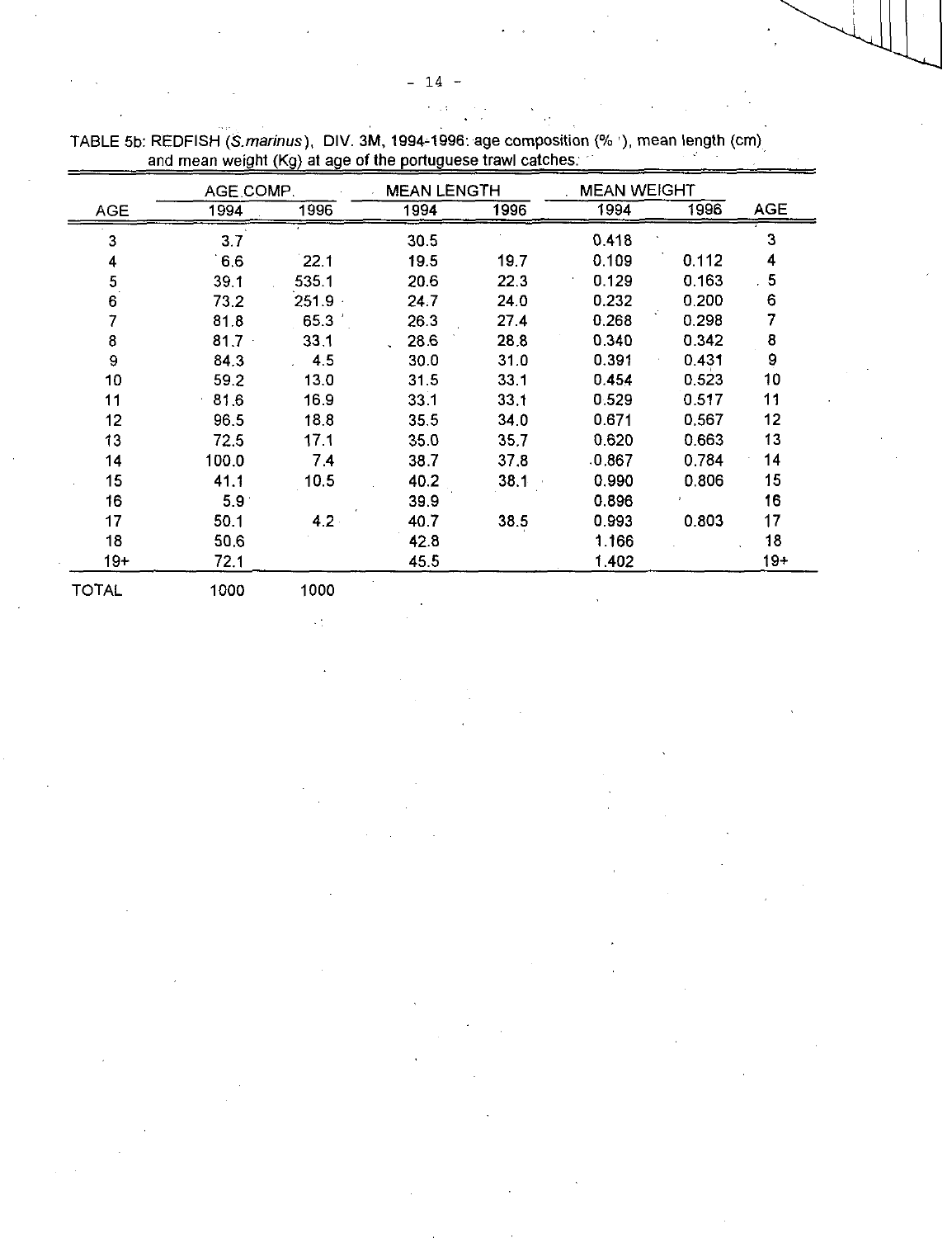TABLE 6a: RED-FISH *(S.marinus),* DIV. 3M, 1993: length composition of the portuquese gillnet catches

| <b>LENGTH</b>          | 1993         | LENGTH       |
|------------------------|--------------|--------------|
| GROUP                  |              | <b>GROUP</b> |
| 16                     | 0.4          | 16           |
| 17                     |              | 17           |
| 18                     |              | 18           |
| 19                     |              | 19           |
| 20                     |              | 20           |
| 21                     | 0.7          | 21           |
| 22                     | 0.8          | 22           |
| 23                     | 0.9          | 23           |
| 24                     | 2.9          | 24           |
| 25                     | 9,7          | 25           |
| 26                     | 19.2         | 26           |
| 27                     | 15.6         | 27           |
| 28                     | 23.2         | 28           |
| 29                     | 42.3         | 29           |
| 30                     | 64.5         | 30           |
| 31                     | 48.4         | 31           |
| 32                     | 35.9         | 32           |
| 33                     | 36.2         | 33           |
| 34                     | 52.6         | 34           |
| 35                     | 71.5         | 35           |
| 36                     | 65.0         | 36           |
| 37                     | 83.0         | 37           |
| 38                     | 73.0         | 38           |
| 39                     | 76,4         | 39           |
| 40                     |              | 40           |
| 41                     | 83.9<br>52.8 | 41           |
| 42                     |              |              |
| 43                     | 46.6<br>36.6 | 42           |
| 44                     |              | 43           |
| 45                     | 37.5<br>11.2 | 44<br>45     |
| 46                     | 3.5          | 46           |
| 47                     |              |              |
| 48                     | 1.7          | 47           |
|                        | 0.04         | 48           |
| 49<br>50               | 1.0          | 49           |
| 51                     | 0.1          | 50           |
|                        | 0.3          | 51           |
| 52                     | 0.7          | 52           |
| 53                     | 0.1          | 53           |
| $-54$                  | 0.1          | 54           |
| 55                     |              | 55           |
| 56                     | 0.1          | 56           |
| 57                     | 0,2          | 57           |
| 58                     |              | 58           |
| 59                     |              | 59           |
| 60                     |              | 60           |
| 61                     | 0.4          | 61           |
| 62                     |              | 62           |
| 63                     |              | 63           |
| 64                     |              | 64           |
| 65                     | 0.4          | 65           |
| 66.                    |              | 66           |
| 67                     |              | 67           |
| 68                     |              | 68           |
| 69                     | 0.6          | 69           |
| TOTAL                  | 1000         |              |
|                        |              |              |
| No. SAMPLES            | 59           |              |
| <b>No F MEASURED</b>   | 2479         |              |
| SAMPLING WEIGHT(Kg)    | 2055         |              |
| <b>MEAN LENGTH(cm)</b> | 36.6         |              |
| MEAN WEIGHT (g)        | 750          |              |
| <b>DEPTH RANGE (m)</b> | 165/660      |              |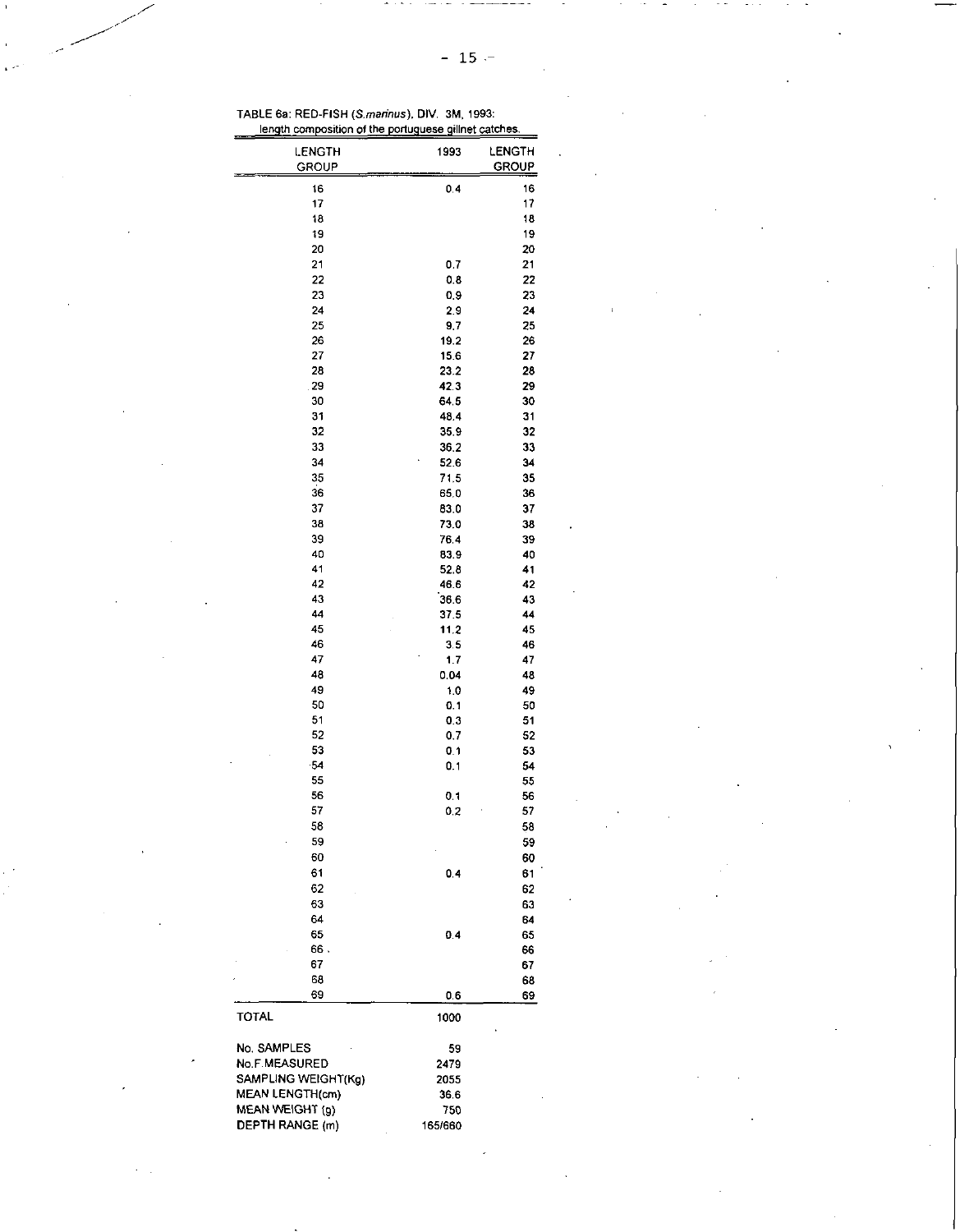| TABLE 6b: REDFISH (S.marinus), DIV, 3M, 1993.         |
|-------------------------------------------------------|
| age composition (%), mean length (cm) and mean        |
| weight (Kg) at age of the portuguese gillnet catches. |

|       |            | 1993   |               |     |
|-------|------------|--------|---------------|-----|
| AGE   | <b>AGE</b> | MEAN   | <b>MEAN</b>   | AGE |
|       | COMP.      | LENGTH | <b>WEIGHT</b> |     |
| 3     | 0.2        | 16.5   | 0.065         | 3   |
| 4     | 0.2        | 17.8   | 0.085         | 4   |
| 5     | 2.9        | 24.0   | 0.203         | 5   |
| 6     | 18.6       | 25.8   | 0.251         | 6   |
| 7     | 52.4       | 27.9   | 0.317         | 7   |
| 8     | 87.4       | 30.0   | 0.396         | 8   |
| 9     | 61.1       | 32.1   | 0.485         | 9   |
| 10    | 69.2       | 33.3   | 0551          | 10  |
| 11    | 67.8       | 35.1   | 0.637         | 11  |
| 12    | 127,7      | 37.1   | 0.759         | 12  |
| 13    | 46.0       | 35.9   | 0.675         | 13  |
| 14    | 81.0       | 37.8   | 0.784         | 14  |
| 15    | 120.6      | 39.0   | 0.849         | 15  |
| 16    | 49.2       | 39.1   | 0861          | 16  |
| $17+$ | 215.7      | 42.7   | 1.133         | 17+ |
| TOTAL | 1000       |        |               |     |

TABLE *7a:* REDFISH TRAWL CATCH RATES, 1988-96: observed mean annual cpue's corrected for the month of each observation by an additive model.

|      |                      | ЗM    |      |      |
|------|----------------------|-------|------|------|
|      | <b>CPUE ST.ERROR</b> |       | C.V. |      |
| 1988 | 0.564                | 0.040 | 12.2 | 1988 |
| 1989 | 0.663                | 0.086 | 39.0 | 1989 |
| 1990 | 0.645                | 0.049 | 25.1 | 1990 |
| 1991 | 0.562                | 0.093 | 43.7 | 1991 |
| 1992 | 0.828                | 0.177 | 37.0 | 1992 |
| 1993 | 0.448                | 0.148 | 66.2 | 1993 |
| 1994 | 0.792                | 0.199 | 43.5 | 1994 |
| 1995 | 0.290                | 0.075 | 58.2 | 1995 |
| 1996 | 0.523                | 0.164 | 44.5 | 1996 |

## TABLE 7b: REDFISH TRAWL CATCH RATES, 1988-96: observed mean annual cpue's relative to 1990 and corrected for the month of each observation by a mutiplicative model.

| name of the factor  |          |                            | cases     | factor | s(f)  | Catch | <b>Effort</b> | YΜ   |
|---------------------|----------|----------------------------|-----------|--------|-------|-------|---------------|------|
|                     |          | total                      | 88        |        |       | 5302  | 8568          | 0.62 |
| <b>FACTOR: Year</b> |          |                            |           |        |       |       |               |      |
| 3M                  |          | 1988                       | 3         | 0.819  | 0.102 | 416   | 580           | 0.72 |
| 3М                  |          | 1989                       | 14        | 0.991  | 0.058 | 1374  | 1929          | 0.71 |
| ЗΜ                  |          | 1990                       | 31        | 1,000  | 0.043 | 1591  | 2814          | 0.57 |
| 3M                  |          | 1991                       | 15        | 0.685  | 0.056 | 917   | 1539          | 0.60 |
| зм                  |          | 1992                       | 8         | 1.017  | 0.114 | 707   | 721           | 0.98 |
| зм                  |          | 1993                       | 6         | 0.597  | 0.069 | 150   | 482           | 0.31 |
| зм                  |          | 1994                       | 4         | 0.993  | 0.627 | 54    | 80            | 0.68 |
| 3М                  |          | 1995                       | 5         | 0.465  | 0.089 | 77    | 384           | 0.20 |
| 3M                  |          | 1996                       | 2         | 1.260  | 3.700 | 16    | 39            | 0.41 |
| Power               | Ξ        | 2.500                      |           |        |       |       |               |      |
| Ftest $n - n =$     |          | 1.863                      | $44 - 44$ |        |       |       |               |      |
| Squiew              | $\equiv$ | 0.319                      |           |        |       |       |               |      |
| <b>Curtosis</b>     | $=$      | 1.422                      |           |        |       |       |               |      |
|                     |          | determination coeficient : | 0.466     |        |       |       |               |      |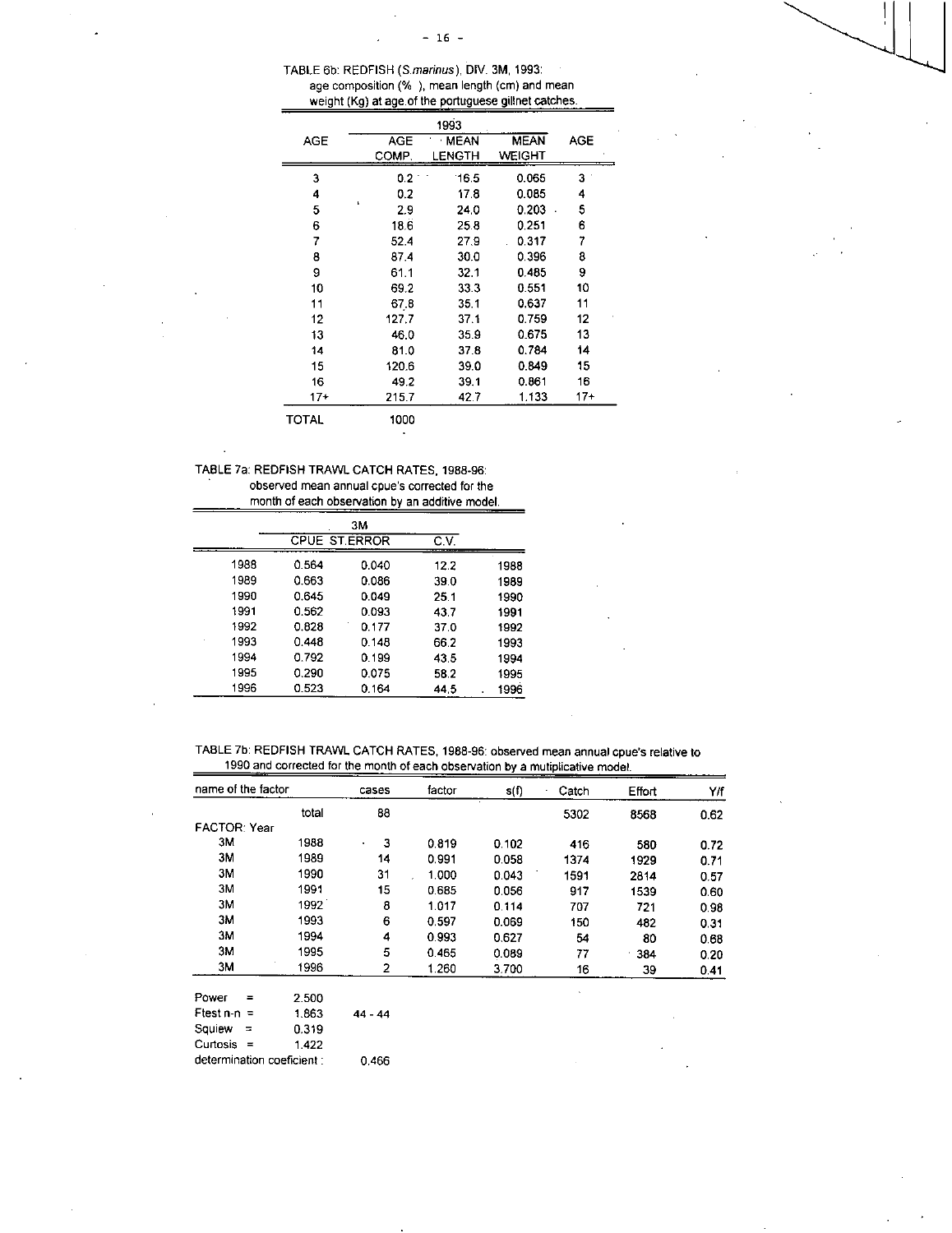|             |            |            | Sebastes spp. |           | UE      | Canada  | Russia    |          |
|-------------|------------|------------|---------------|-----------|---------|---------|-----------|----------|
| <b>YEAR</b> | S. marinus | S.mentella | S fasciatus   | iuveniles | total   |         | bottom(1) | total(2) |
| 1983        |            |            |               |           |         |         | 154.900   |          |
| 1984        |            |            |               |           |         |         | 132.300   |          |
| 1985        |            |            |               |           |         |         | 51.900    |          |
| 1986        |            |            |               |           |         |         | 309.500   |          |
| 1987        |            |            |               |           |         |         | 106.400   |          |
| 1988        | 15.289     |            | 142.933       |           | 158.222 |         | 47.000    | 379,000  |
| 1989        | 22.958     |            | 113.675       |           | 136.633 |         | 83.300    | 365,900  |
| 1990        | 14.699     | 72.893     |               | 16,601    | 104.193 |         | 17.700    | 246,400  |
| 1991        | 4.093      | 50.071     | 5.680         | 4.001     | 63.846  |         | 45.400    | 107.700  |
| 1992        | 4.130      | 71.810     | 5.308         | 23.229    | 104.477 |         | 18.200    | 99.500   |
| 1993        | 4.173      | 25.056     | 4.425         | 28.935    | 62.589  |         | 69,800    | 147.100  |
| 1994        | 33.240     | 35.710     | 7.829         | 49.233    | 126.011 |         |           |          |
| 1995        | 9.042      | 59.332     | 5.032         | 235       | 73.641  |         | 21.600    |          |
| 1996        | 11.293     | 77.897     | 11:025        | 329       | 100.544 | 112.687 | 15,900    |          |

 $\mathbb{Z}_2$ 

TABLE 8: Trawlable biomass by species from the EU survey and combined trawlable biomass *from* EU, Russsian and Canadian surveys. Total redfish biomass (trawl plus acoustic estimate) from the Russian survey, 1988-1993.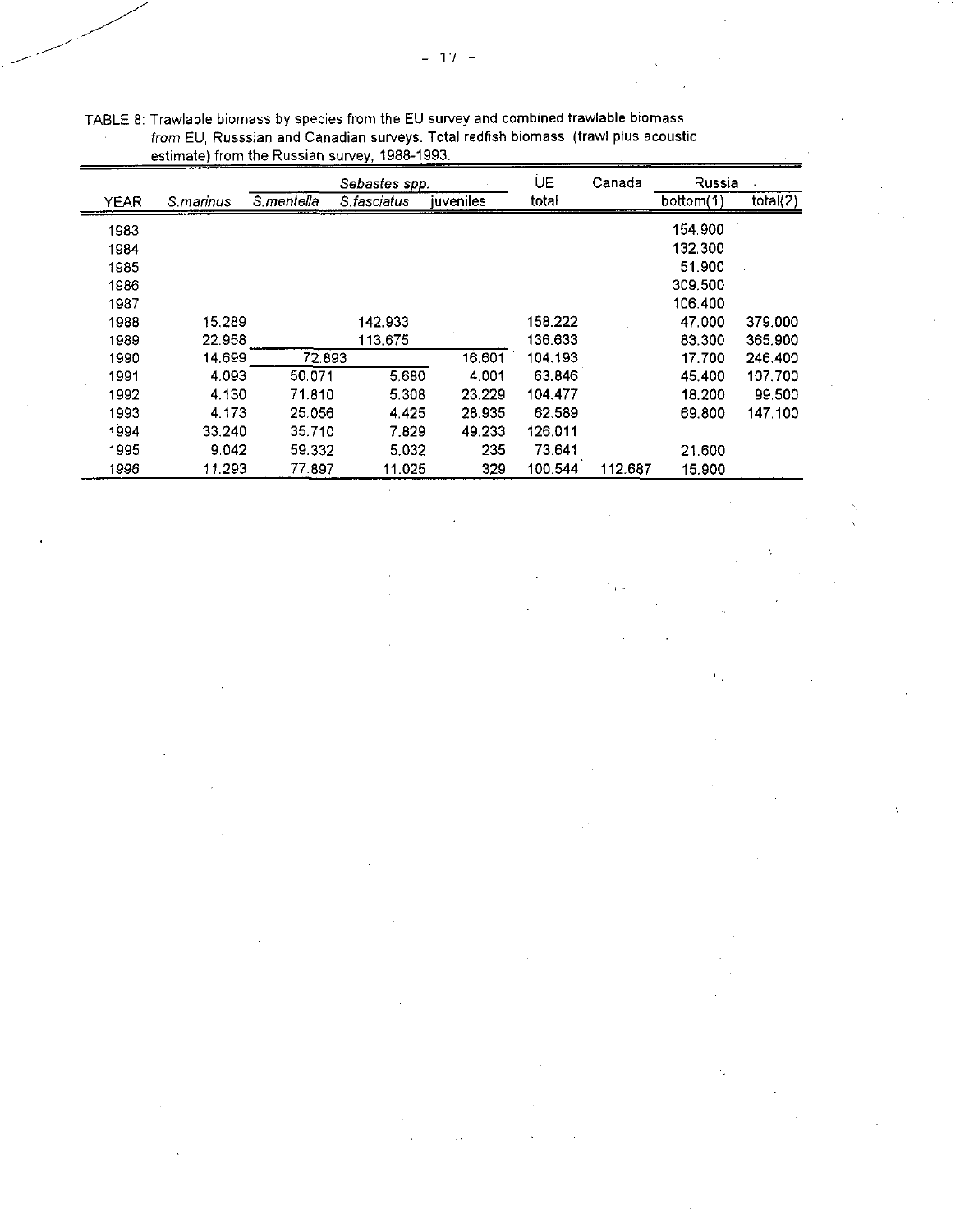|                    | Age                |  |    |                                                                                                                                                                                                                                                                                                                         |                                     |  |  |      |        |                |   | ទទួនកម្មងង្គ                                              |               |                          |          |   |         |      |  |
|--------------------|--------------------|--|----|-------------------------------------------------------------------------------------------------------------------------------------------------------------------------------------------------------------------------------------------------------------------------------------------------------------------------|-------------------------------------|--|--|------|--------|----------------|---|-----------------------------------------------------------|---------------|--------------------------|----------|---|---------|------|--|
|                    | 1996               |  |    | <b>28802888228</b>                                                                                                                                                                                                                                                                                                      |                                     |  |  | 5.84 |        |                |   |                                                           |               |                          |          |   |         |      |  |
|                    | 1995               |  |    | <u>្ធ ទី នី ទី អ្វី ដូ ទី ម  =</u>                                                                                                                                                                                                                                                                                      |                                     |  |  |      |        |                |   |                                                           |               |                          |          |   |         |      |  |
| S. rasciatus       | $\frac{1994}{ }$   |  |    | <b>GREE BREE BREE</b>                                                                                                                                                                                                                                                                                                   |                                     |  |  |      |        | ņ              |   |                                                           |               |                          |          |   |         |      |  |
|                    | agg                |  |    | ិន និង និង ទី ខូ ខូ ខូ ខែ <sub>ស ស ស</sub> ជ ជ<br>ិន និង និង ទី ខូ ខូ ខូ ភូ ភូ ភូ ភូ ភូ ភូ                                                                                                                                                                                                                              |                                     |  |  |      |        |                |   |                                                           |               |                          |          |   | ົ       |      |  |
|                    | 1992               |  |    | <b>DESSASS</b>                                                                                                                                                                                                                                                                                                          |                                     |  |  |      |        |                |   |                                                           |               |                          |          |   |         |      |  |
|                    | <b>S86</b>         |  |    |                                                                                                                                                                                                                                                                                                                         |                                     |  |  |      |        |                |   |                                                           | $\frac{1}{2}$ |                          |          |   |         |      |  |
|                    | $\frac{1995}{200}$ |  |    | 888<br>888<br>888<br>898                                                                                                                                                                                                                                                                                                | ទីខ្លួនខ្លួនទីនឹងខ្លួនទីទីខ្លួនងូង  |  |  |      |        |                |   |                                                           |               |                          | Ξ        |   | 5       |      |  |
| S.mentella<br>1994 |                    |  |    |                                                                                                                                                                                                                                                                                                                         |                                     |  |  |      |        |                |   |                                                           |               |                          |          |   |         |      |  |
|                    | <b>1993</b>        |  |    | ្ត្រី ភូមិន្ទ្រី ដូង ម៉ូងូម៉ូងូន និង ម៉ូងូម៉ូ                                                                                                                                                                                                                                                                           |                                     |  |  |      |        |                |   |                                                           |               |                          |          | ₽ |         |      |  |
|                    | <b>SSC</b>         |  |    | <b>223888558858445556668</b>                                                                                                                                                                                                                                                                                            |                                     |  |  |      |        |                |   |                                                           |               |                          |          | ю | ۽       |      |  |
|                    | <u>န္တ</u>         |  |    | <b>ចន្ទិ</b> ទីទីនឹងទី១១និងន                                                                                                                                                                                                                                                                                            |                                     |  |  |      |        | $\mathbb{Z}^2$ | ≘ |                                                           |               |                          |          |   |         |      |  |
|                    | န္တြ               |  | 28 | អ្នក<br>អ្នក មិន អ្នក ក្នុង អ្នក ដូច តូ ស្រុក តូ ស្រុក                                                                                                                                                                                                                                                                  |                                     |  |  |      |        |                |   |                                                           |               |                          |          |   | O)      |      |  |
|                    | $\frac{1}{3}$      |  |    | <b>85588656558486558886</b>                                                                                                                                                                                                                                                                                             |                                     |  |  |      |        |                |   |                                                           |               |                          | အ္ဒ္ = • |   | 5       |      |  |
| S. marinus<br>1993 |                    |  | 8  | 125                                                                                                                                                                                                                                                                                                                     | <b>ស្តី ក្នុង ក្នុង ក្នុង ក្នុង</b> |  |  |      |        |                |   |                                                           |               |                          |          |   |         | بهيد |  |
|                    | $\frac{1}{3}$      |  |    | $-5$                                                                                                                                                                                                                                                                                                                    | 3990                                |  |  |      | 888887 | $\mathbf{r}$   |   |                                                           |               |                          |          |   |         |      |  |
|                    | ∕∣ଞ୍               |  |    | $\begin{array}{l} 2 \  \  \, 4 \  \  \, 6 \  \  \, 7 \  \  \, 6 \  \  \, 7 \  \  \, 6 \  \  \, 7 \  \  \, 8 \  \  \, 7 \  \  \, 8 \  \  \, 9 \  \  \, 9 \  \  \, 6 \  \  \, 9 \  \  \, 9 \  \  \, 9 \  \  \, 9 \  \  \, 9 \  \  \, 9 \  \  \, 9 \  \  \, 9 \  \  \, 9 \  \  \, 9 \  \  \, 9 \  \  \, 9 \  \  \, 9 \  \$ |                                     |  |  |      |        |                |   |                                                           |               | $\dot{\phi} \sim \omega$ |          |   | ю       |      |  |
|                    | å                  |  |    |                                                                                                                                                                                                                                                                                                                         | <b>Anor</b> cod                     |  |  |      | 552667 |                |   | $\overleftarrow{\phantom{a}}\overrightarrow{\phantom{a}}$ | $\mathbf{S}$  |                          |          |   | ភ្លងនិង |      |  |

 $-18 -$ 

 $\mathcal{L}^{\text{max}}_{\text{max}}$ 

 $\frac{1}{2}$ 

 $\mathbf{r}$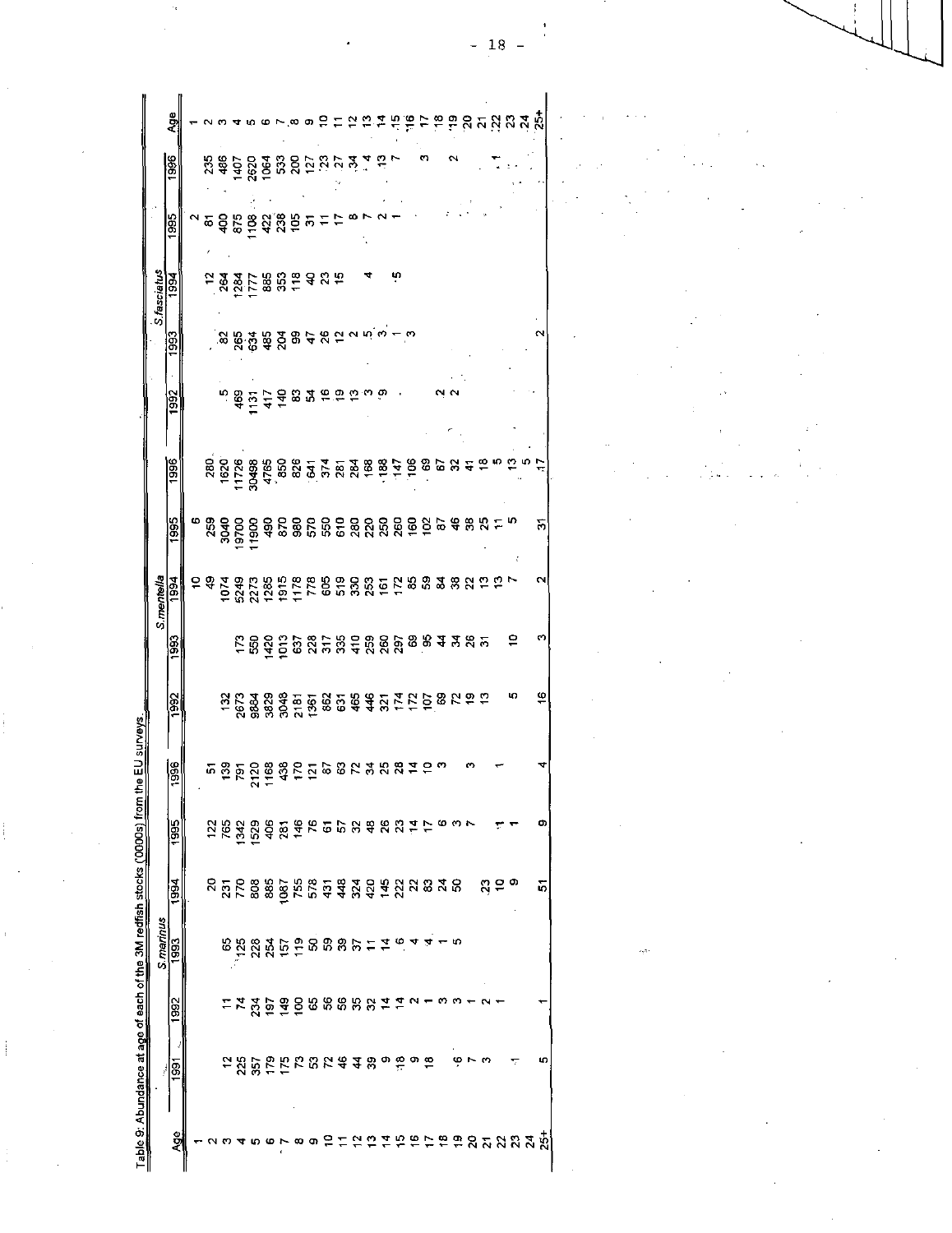|          |       | S.marinus |        |         | S.mentella |        |       | S.fasciatus     |        |        |
|----------|-------|-----------|--------|---------|------------|--------|-------|-----------------|--------|--------|
| Age      | age   | mean      | mean   | age     | mean       | mean   | age   | mean            | mean   | Age -  |
|          | comp. | length    | weight | COITID. | length     | weight | comp. | length          | weight |        |
| 2        | 51    | 13        | 38     | 260     | 13         | 33     | 235   | 13              | 38     | 2      |
| 3        | 139   | 15        | 60     | 1620    | 15         | 54     | 486   | 15              | 60     | з      |
| 4        | 791   | 18        | 97     | 11726   | 19         | 95     | 1407  | 18              | 100    | 4      |
| 5        | 2120  | 21        | 159    | 30498   | 21         | 129    | 2620  | 21              | 150    | 5      |
| 6        | 1168  | 24        | 222    | 4765    | 23         | 177    | 1064  | 24              | 208    | 6      |
| 7        | 438   | 26        | 294    | 850     | 26         | 250    | 533   | 26              | 288    | 7      |
| 8        | 170   | 28        | 367    | 826     | 28         | 303    | 200   | 28              | 340    | 8      |
| 9        | 121   | 30        | 444    | 641     | 29         | 358    | 127   | 30              | 404    | 9      |
| 10       | 87    | 31        | 488    | 374     | 31         | 414    | 23    | 31              | 473    | 10     |
| 11       | 63    | 32        | 543    | 281     | 32         | 448    | 27    | 32 <sub>1</sub> | 509    | 11     |
| 12       | 72    | 34        | 611    | 284     | 33         | 497    | 34    | 33              | 556    | 12     |
| 13       | 34    | 35        | 669    | 168     | 34         | 544    | 4     | 34              | 583    | 13     |
| 14<br>J. | 25    | 37        | 780    | 188     | 34         | 582    | 13    | 36              | 717    | 14     |
| 15       | 28    | 37        | 807    | 147     | 35         | 615    | 7     | 36              | 680    | 15     |
| 16       | 14    | 39        | 908    | 106     | 36         | 657    |       |                 |        | 16     |
| 17       | 10    | 39        | 963    | 69      | 37         | 715    | 3     | 36              | 729    | 17     |
| 18       | 3     | 41        | 1114   | 67      | 38         | 735    |       |                 |        | 18     |
| 19       |       |           |        | 32      | 38         | 760    | 2     | 37              | 760    | 19     |
| 20       | 3     | 41        | 1079   | 41      | 40         | 854    |       |                 |        | 20     |
| 21       |       |           |        | 18      | 41         | 913    |       |                 |        | 21     |
| 22       | 1     | 43        | 1244   | 5       | 40         | 697    | 1     | 39              | 885    | 22     |
| 23       |       |           |        | 13      | 41         | 963    |       |                 |        | 23     |
| 24       |       |           |        | 5       | 42         | 1007   |       |                 |        | 24     |
| $25+$    | 4     | 53        | 2336   | 17      | 42         | 1046   |       |                 |        | $25 -$ |

## Table 10: Abundance ('0000), mean length (cm) and mean weight (g) at age for each of the 3M redfish stocks<br>given by the 1996 EU survey.

Table 11: Trawlable biomass by *strata of the 3M redfish stocks and juveniles*  given by the 1996 EU survey (tons).

| Strata | Depth (m)   |     |       | juveniles S.marinus S.mentella S.fasciatus |       | total  |
|--------|-------------|-----|-------|--------------------------------------------|-------|--------|
| 1      | 128 - 146   |     | 92    |                                            |       | 93     |
| 2      | 147 - 183   | 3   | 404   |                                            | 6     | 413    |
| 3      | 184 - 256   | 4   | 237   | 33                                         | 74    | 348    |
| 4      |             |     | 123   | 17                                         | 123   | 263    |
| 5      | IJ          | 20  | 519   | 81                                         | 202   | 822    |
| 6      | ŋ           | 47  | 748   | 28                                         | 284   | 1107   |
| 7      | $257 - 366$ | 93  | 1345  | 4572                                       | 891   | 6901   |
| 8      | n           | 18  | 1194  | 6534                                       | 1137  | 8883   |
| 9      | u           |     | 1808  | 20949                                      | 5142  | 27899  |
| 10     | w           | 49  | 2621  | 21330                                      | 2105  | 26105  |
| 11     | Ħ           | 93  | 2097  | 4544                                       | 629   | 7363   |
| 12     | $367 - 548$ |     | 25    | 2297                                       | 91    | 2413   |
| 13     |             |     | 2     | 2649                                       | 34    | 2685   |
| 14     | n           |     | 41    | 10898                                      | 186   | 11125  |
| 15     | Ħ           |     | 38    | 3198                                       | 113   | 3349   |
| 16     | 549 - 731   |     |       | 296                                        | 5     | 301    |
| 17     | ٢ľ          |     |       | 46                                         |       | 47     |
| 18     | Ħ           |     |       | 173                                        |       | 174    |
| 19     | 41          |     |       | 252                                        |       | 253    |
| total  |             | 329 | 11293 | 77897                                      | 11025 | 100544 |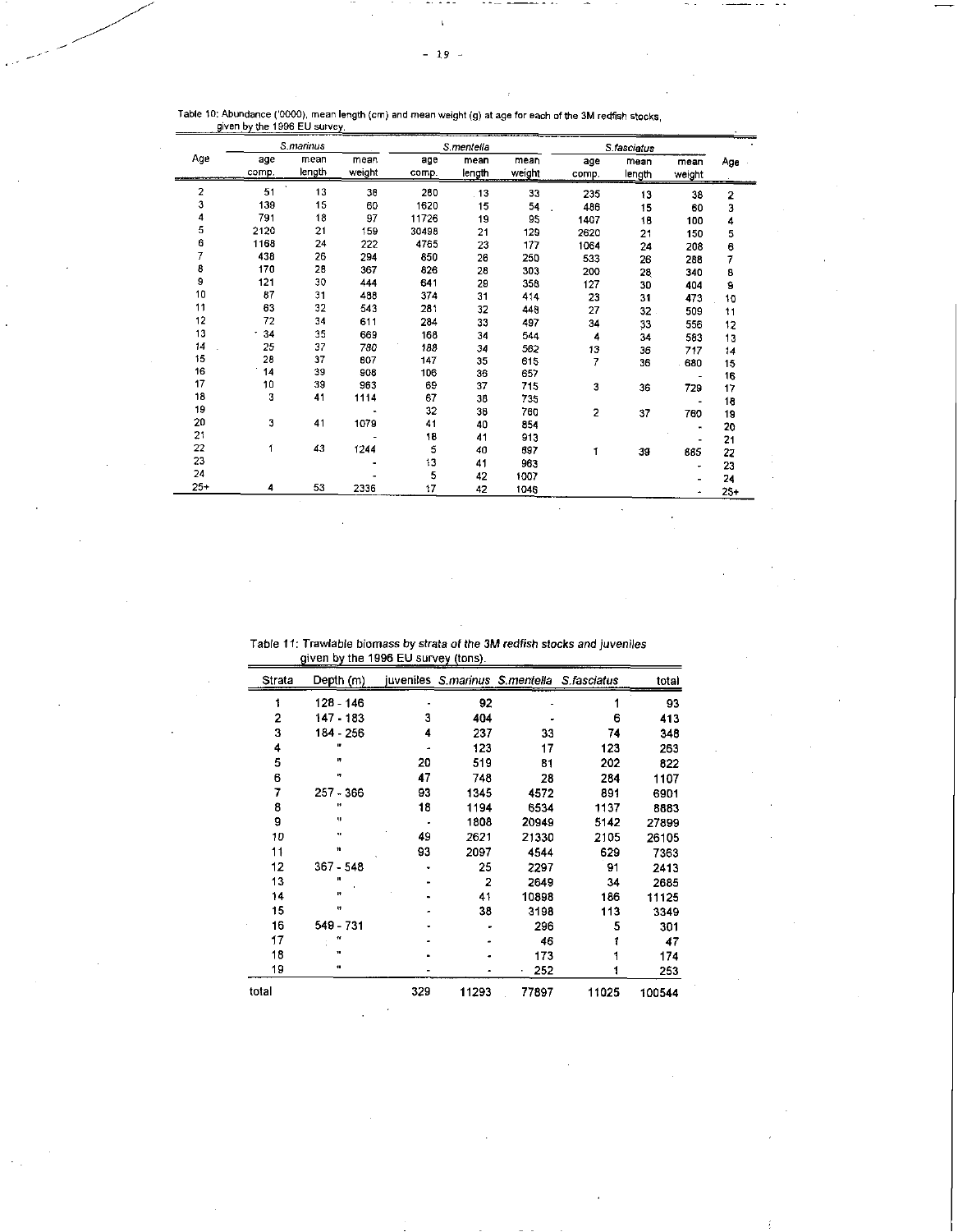| Table 12 : Estimates of total mortalities and a partial recoruitment vector for 3M beaked redfish. |
|----------------------------------------------------------------------------------------------------|
|----------------------------------------------------------------------------------------------------|

|         |          | Beaked redfish abundance at age (' 0000s) |      |         | والرور |         |                     |      |
|---------|----------|-------------------------------------------|------|---------|--------|---------|---------------------|------|
| Age.    | $1992 -$ | 1993                                      | 1994 | 1995    | 1996   |         | mean Z's Z's for PR | PR   |
| 1       |          |                                           | 10   | 6       |        | $-1.00$ | .0.00               | 0.00 |
| 2       |          |                                           | 49   | $259 -$ | 280    | $-0.52$ | 0.00                | 0.00 |
| 3       | 132      |                                           | 1074 | 3040    | 1620   | $-0.40$ | 0.00                | 0.00 |
| 4       | 2673     | 173                                       | 5249 | 19700   | 11726  | 0.08    | 0.08                | 0.12 |
| 5       | 9884     | 550                                       | 2273 | 11900   | 30498  | 0.86    | 0.64                | 1.00 |
| 6       | 3829     | 1420                                      | 1285 | 490     | 4765   | 0.57    | 0.64                | 1.00 |
| 7       | 3048     | 1013                                      | 1915 | 870     | 850    | 0.59    | 0.64                | 1.00 |
| 8       | 2181     | 637                                       | 1178 | 980     | 826    | 0.55    | 0.64                | 1.00 |
| 9<br>10 | 1361     | 228                                       | 778  | 570     | 641    | 0.42    | 0.42                | 0.66 |
|         | 862      | 317                                       | 605  | 550     | 374    | 0.39    | 0.40                | 0.62 |
| 11      | 631      | 335                                       | 519  | 610     | 281    | 0.38    | 0.40                | 0.62 |
| 12      | 465      | 410                                       | 330  | 280     | 284    | 0.40    | 0.40                | 0.62 |
| 13      | 446.     | 259                                       | 253  | 220     | 168    | 0.36    | 0.40                | 0.62 |
| 14      | 321      | 266                                       | 161  | 250     | 188    | 0.37    | 0.40                | 0.62 |
| 15      | 174      | 297                                       | 172  | 260     | 147    | 0.55    | 0.40                | 0.62 |
| 16      | 172      | 69                                        | 85   | 160     | 106    | 0.40    | 0.40                | 0.62 |
| 17      | 107      | 95                                        | 59   | 102     | 69     | 0.38    | 0.40                | 0.62 |
| 18      | 69       | 44                                        | 84   | 87      | 67     | 0.52    | 0.40                | 0.62 |
| 19      | 72       | 34                                        | 38   | 46      | 32     | 0.37    | 0.40                | 0.62 |
| 20      | 19       | 26                                        | 22   | 38      | 41     | 0.42    | 0.40                | 0.62 |
| 21      | 13       | 31                                        | 13   | 25      | 18     | 0.09    | 0,40                | 0.62 |
| 22      |          |                                           | 13   | 11      | 5      | 0.10    | 0.40                | 0.62 |
| 23      | 5        | 10                                        | 7.   | 5       | 13     | 0.31    | 0.40                | 0.62 |
| 24      |          |                                           |      |         | -5     | $-0.02$ | 0.40                | 0.62 |
| 25      | 16       | 3                                         | 2    | 31      | 17     |         | 0.40                | 0.62 |

Table 13: Yield per recruit parameters for 3M beaked redfish .

|                | Weight at age |        |       |       |     |
|----------------|---------------|--------|-------|-------|-----|
| Age            | stock         | catch  | ∙ PR  | Ref.M | Age |
| 1              | 0.007         | 0.007  | 0.00  | 0.10  | 1   |
| $\overline{c}$ | 0.029         | 0.029  | 0.00  | 0.10  | 2   |
| Э              | 0.060         | 0.034  | 0.00, | 0.10  | 3   |
| 4              | 0.092         | 0.115  | 0.12  | 0.10  | 4   |
| 5              | 0.126         | 0.156  | 1.00  | 0.10  | 5   |
| 6              | 0.179         | 0.214  | 1.00  | 0.10  | 6   |
| 7              | 0.263         | 0.274  | 1.00  | 0.10  | 7   |
| 8              | 0.325         | 0.331  | 1.00  | 0.10  | ä   |
| 9              | 0.373         | 0.380  | 0.65  | 0.10  | 9   |
| 10             | 0.430         | 0.436  | 0.62  | 0.10  | 10  |
| 11             | $0.484$ .     | 0.473  | 0.62  | 0.10  | 11  |
| 12             | 0.512         | 0.522  | 0.62  | 0.10  | 12  |
| 13             | 0.631         | 0.500  | 0.62  | 0.10  | 13  |
| 14             | 0.639         | 0.613  | 0.62  | 0.10  | 14  |
| 15             | 0.672         | 0.661  | 0.62  | 0.10  | 15  |
| 16             | 0.727         | 0.732  | 0.62  | 0.10  | 16  |
| 17             | 0.758         | 0.801  | 0.62  | 0.10  | 17  |
| 18             | 0.782         | 0.853. | 0.62  | 0.10  | 18  |
| 19             | 0.874         | 0.869  | 0.62  | 0.10  | 19  |
| 20             | 0.918         | 0.950  | 0.62  | 0.10  | 20  |
| 21             | 1.018         | 1.067  | 0.62  | 0.10  | 21  |
| 22             | 1.000         | 1.017  | 0.62  | 0.10  | 22  |
| 23             | 0.963         | 1.055  | 0.62  | 0.70  | 23  |
| 24             | 1.071         | 1.154  | 0.62  | 0.10  | 24  |
| 25             | 1.584         | 1.584  | 0.62  | 0.10  | 25  |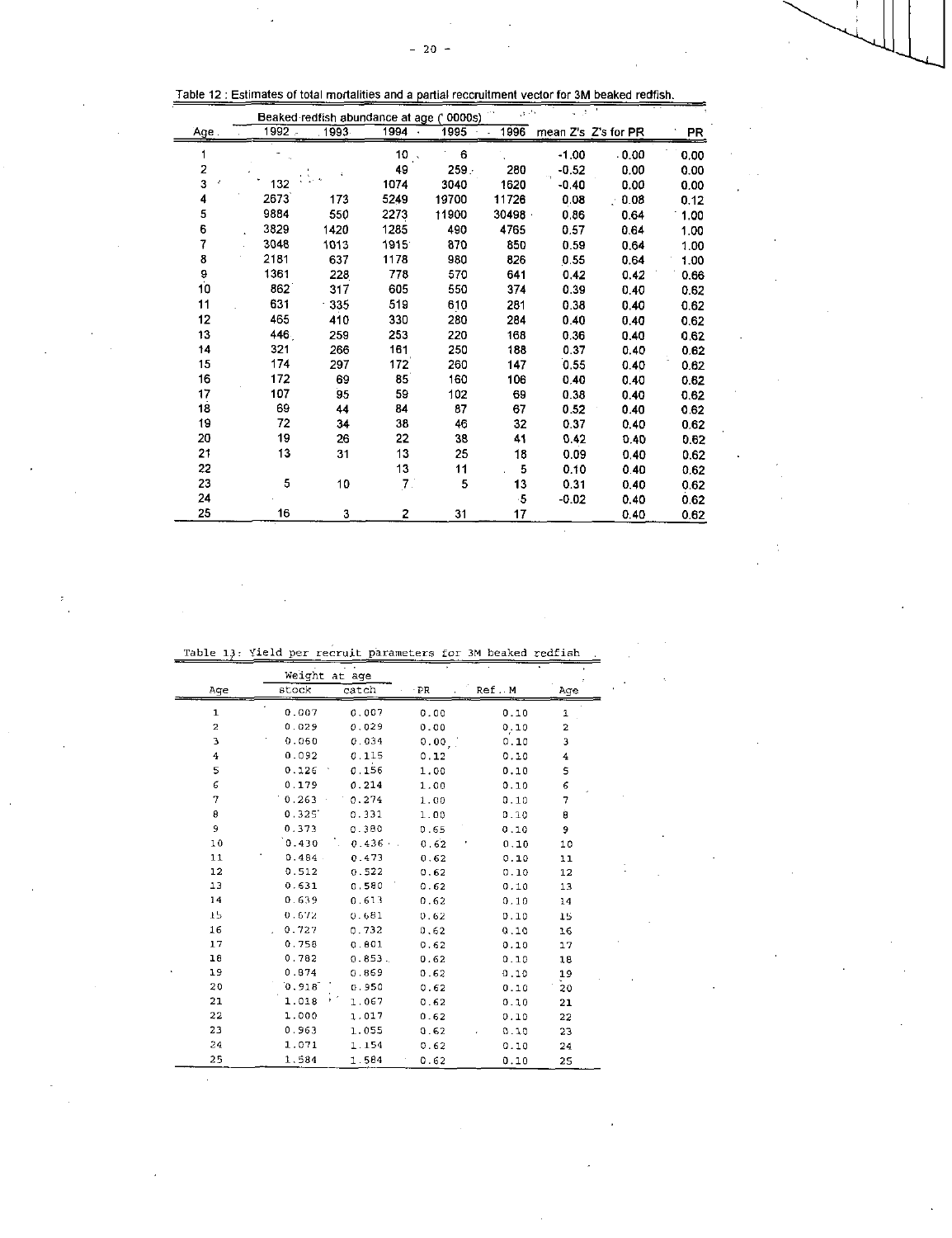$- \sim$   $-$ 

|  |  |                       | Table 14: Yield per 1000 recruit results |
|--|--|-----------------------|------------------------------------------|
|  |  | for 3M beaked redfish |                                          |

| Ref.<br>F |          | Yield | Slope     |      |
|-----------|----------|-------|-----------|------|
|           | 0.000    | 0.0   | 1417.305  |      |
|           | 0.025    | 35.4  | 959.944   |      |
|           | 0.050    | 59.4  | 644.674   |      |
|           | 0.075    | 75.5  | 427.392   |      |
|           | 0.100    | B6.2  | 277.738   |      |
|           | 0.125    | 93.2  | 222.689   |      |
|           | 0.124    | 92.9  | 141.700   | F0.1 |
|           | 0.175    | 100.1 | 55.810    |      |
|           | 0.200    | 101.5 | 22.941    |      |
|           | $-0.225$ | 102.1 | 0.774     |      |
|           | 0.250    | 102.1 | -13.982   |      |
|           | 0.275    | 101.8 | $-23.610$ |      |
|           | 0.300    | 101.2 | $-29.692$ |      |
|           | 0.325    | 100.5 | $-33.328$ |      |
|           | 0.350    | 99.6  | $-35.283$ |      |
|           | 0.375    | 98.7  | $-36.089$ |      |
|           | 0.400    | 97.8  |           |      |

Table 15: Long term yield losses (kg) of 3M beaked redfish by the 3M shrimp fishery, 1993-1995.

| $F0.1 =$       | 0.124    |          |          |                      |          |          |
|----------------|----------|----------|----------|----------------------|----------|----------|
| $M =$          | 0.1      |          |          |                      |          |          |
|                | 1993     |          |          | 1994                 | 1995     |          |
| age            | by-catch | Yield    | by-catch | Yield                | by-catch | Yield    |
| 1              | 130744   | 14824    | 71122    | 8064                 | 0        | 0        |
| $\overline{c}$ | 534186   | 66937    | 290588   | 36413                | 16330    | 2025     |
| 3              | 10748489 | 1488509  | 5846987  | 809722               | 82075    | 11248    |
| 4              | 60424552 | 9247979  | 32869883 | 5030736              | 930783   | 140975   |
| 5              | 20798871 | 3536362  | 11314216 | 1923718              | 2242908  | 377281   |
| 6              | 214370   | 41245    | 116614   | 22437                | 700279   | 133028   |
| 7              |          |          |          |                      | 10076    | 2109     |
| 8              |          |          |          |                      | 8818     | 1989     |
| 9              |          |          |          |                      | 10810    | 2576     |
| 10             |          |          |          |                      | 4443     | 1126     |
| 11             |          |          |          |                      | 1173     | 314      |
| 12             |          |          |          |                      | 218      | 61       |
| 13             |          |          |          |                      | 51       | 15       |
| 14             |          |          |          |                      | $\circ$  | 0        |
| Total          | 92851212 | 14395856 | 50509409 | 7831090              | 4007964  | 672747   |
|                |          | 63%      |          | 34%                  |          | 38       |
|                |          |          |          | Total F0.1 1993-1995 |          | 22899693 |

Table 16: Proportion of the *most abundant* year *classes in*  the beaked redfish by - catch in numbers, 1993-1995

| $Year \rightarrow$<br>Year class | 1993            | 1994 | 1995 |
|----------------------------------|-----------------|------|------|
| 1988                             | 22%             | 0%   | 0%   |
| 1989                             | 65%             | 22%  | 173  |
| 1990                             | 12 <sup>o</sup> | 65%  | 56%  |
| 1991                             | 1%              | 12%  | 23%  |
| sub-Total                        | 87%             | 87%  | 79%  |

Table 17: Long term yield losses (kg) for beaked redfish by year classes, 1993-1995

| Year class | Yield    |                 |  |
|------------|----------|-----------------|--|
| 1988       | 3560908  | ٠<br>16         |  |
| 1989       | 11304725 | 49%             |  |
| 1990       | 6896525  | 30 <sup>2</sup> |  |
| 1991       | 1017635  | 4 음             |  |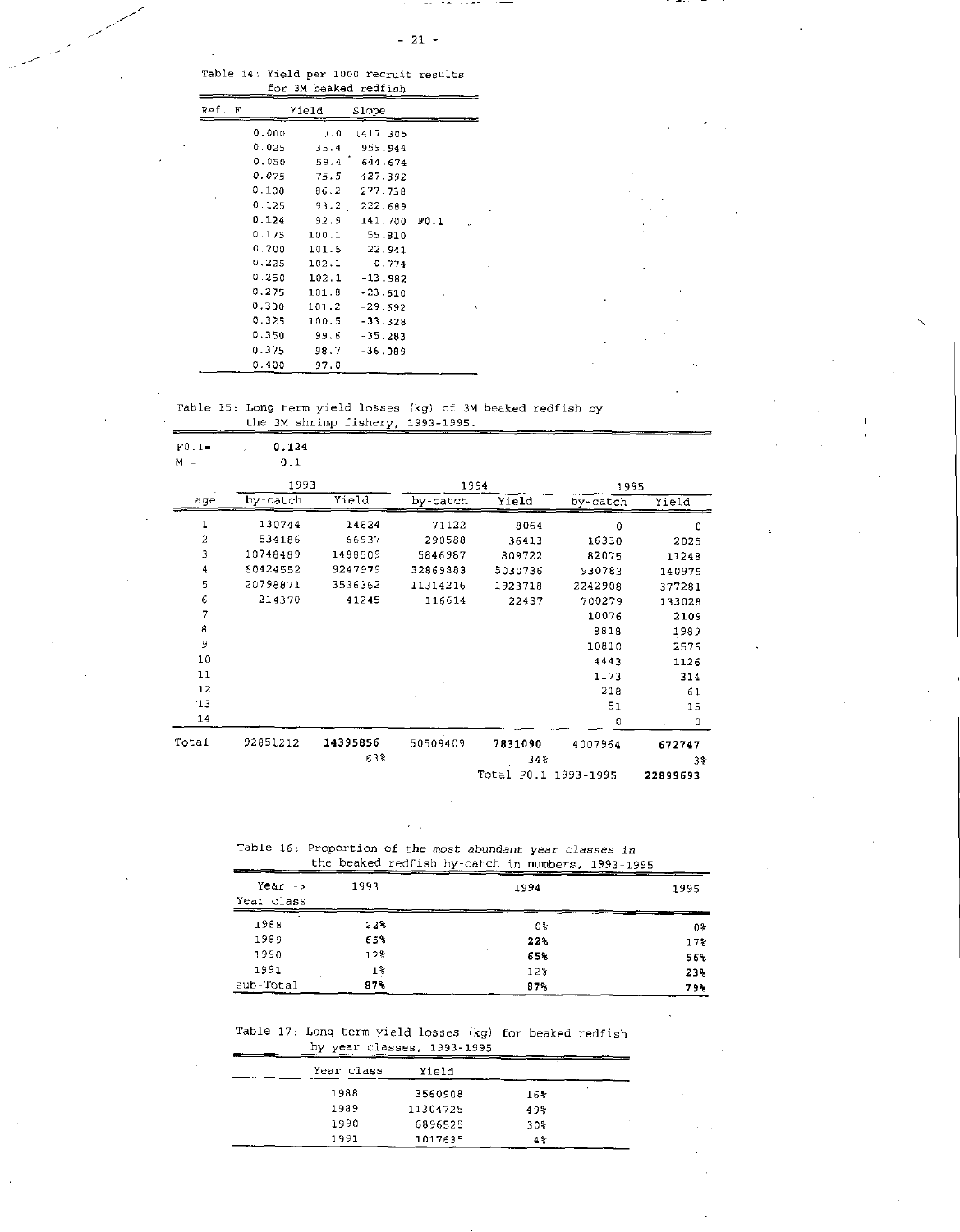

 $\ddot{\phantom{a}}$ 

 $\hat{c}_i^{\dagger} \hat{c}_i^{\dagger}$  ,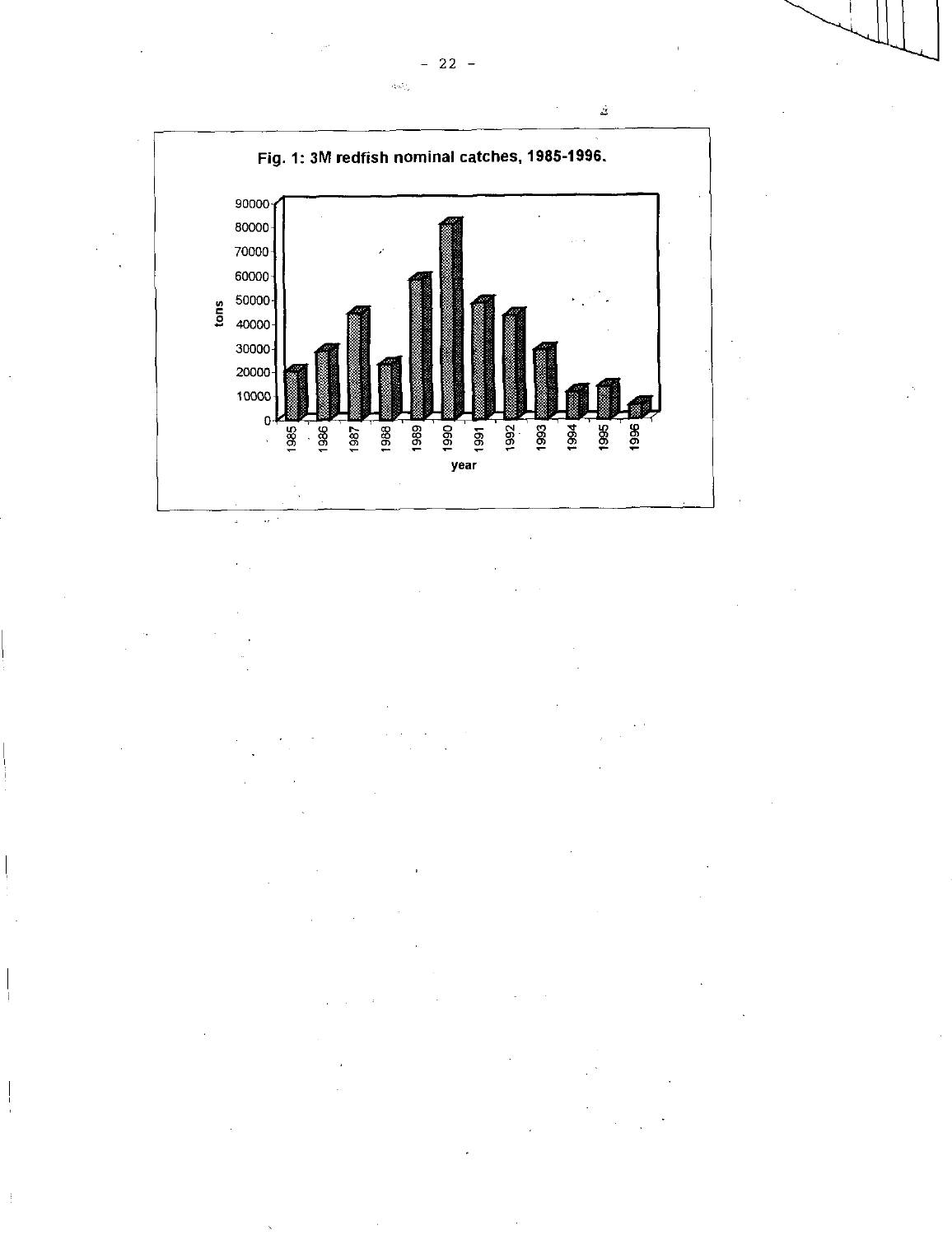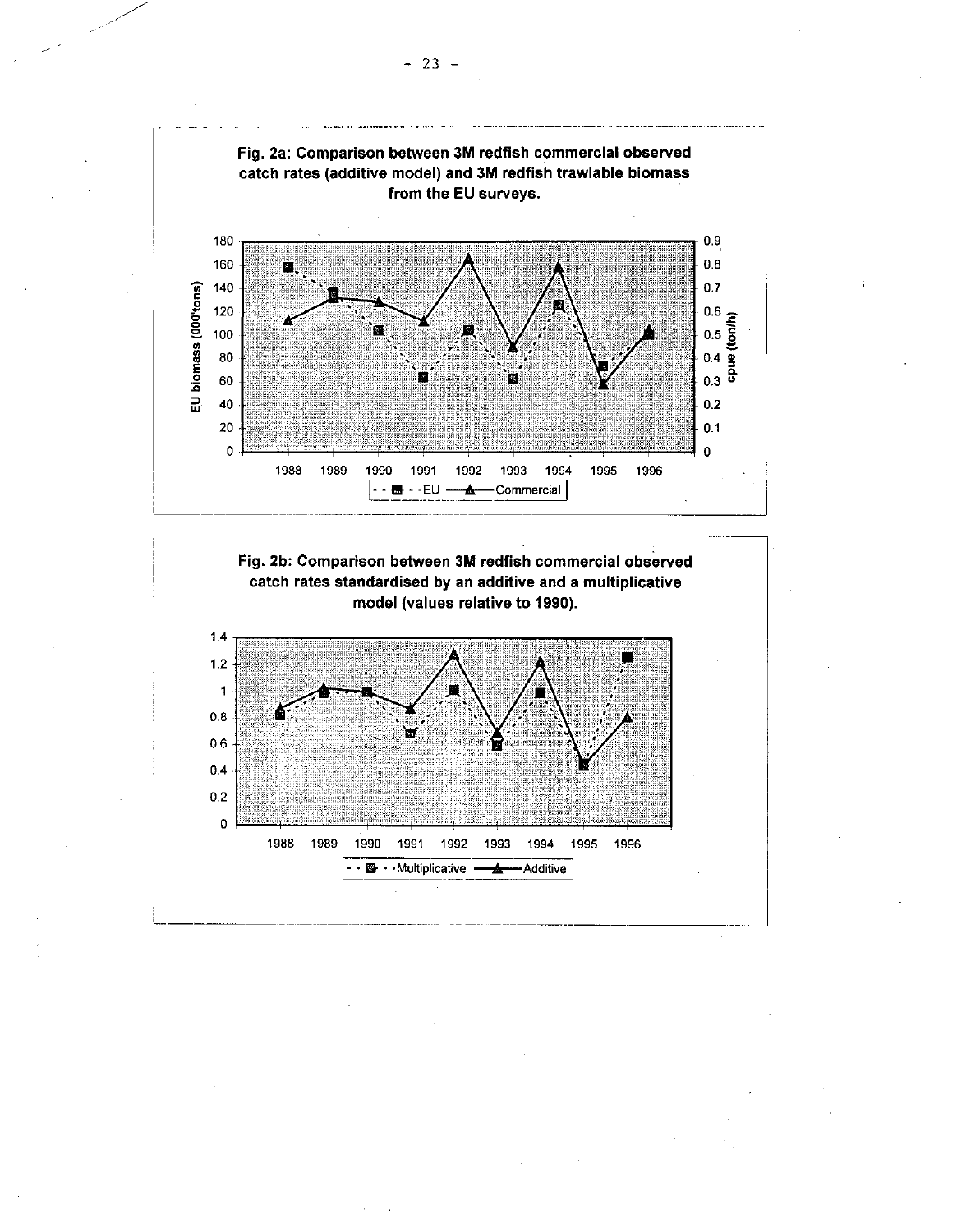